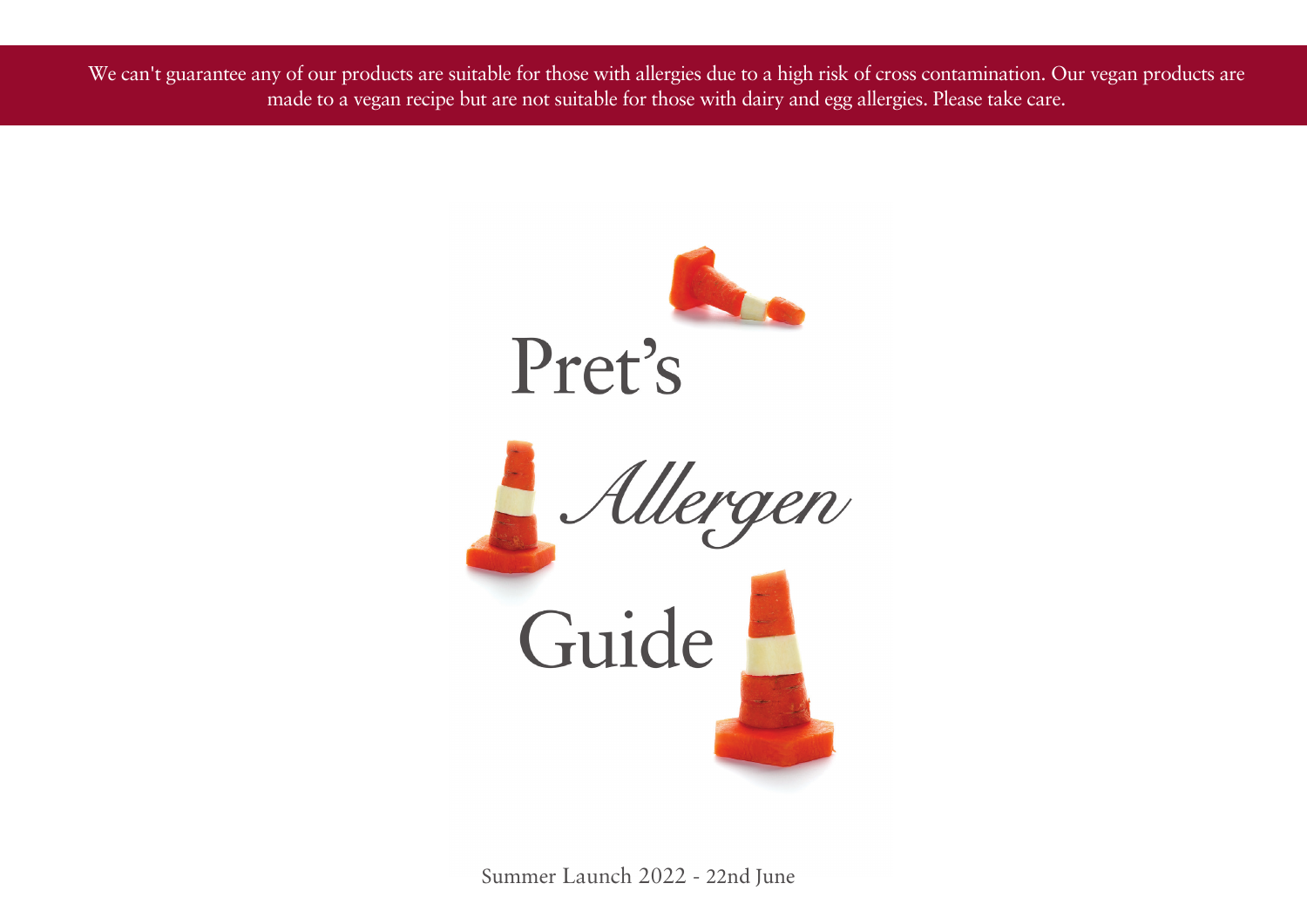We can't guarantee any of our products are suitable for those with allergies due to a high risk of cross contamination. Our vegan products are made to a vegan recipe but are not suitable for those with dairy and egg allergies.

Inside you'll find a list of all of the products sold in our shops, with allergens listed along the top of the page for easy reference. If a product contains one of these ingredients, then you will find a tick in the corresponding box. Where a product contains'Cereals Containing Gluten', you'll find specific ingredients listed (e.g., wheat, rye, oats). If you have any trouble finding what you're looking for, just *ask the Manager* – they'll be more than happy to help.

*Please remember* to check our guide regularly as recipes do change from time to time – the last thing we want is for anyone being caught out by a new take on an old favourite.

We understand that no matter how detailed our guide is, there may be times when it can't answer the questions you may have. If you need to know more, please do *visit our website* at www.pret.hk or contact our Customer Service Team on 2520 0445.

## $\bigstar$

In this guide, we are able to advise you on the presence of the following allergens in our food: Peanuts, Tree Nuts, Crustaceans (like crayfish and crab), Milk, Eggs, Cereals Containing Gluten (these are wheat, rye and barley), Fish, Soyabeans, Sulphite in a concentration of 10 parts per million or more.



This Allergen Guide only covers food and drink sold in our HK shops.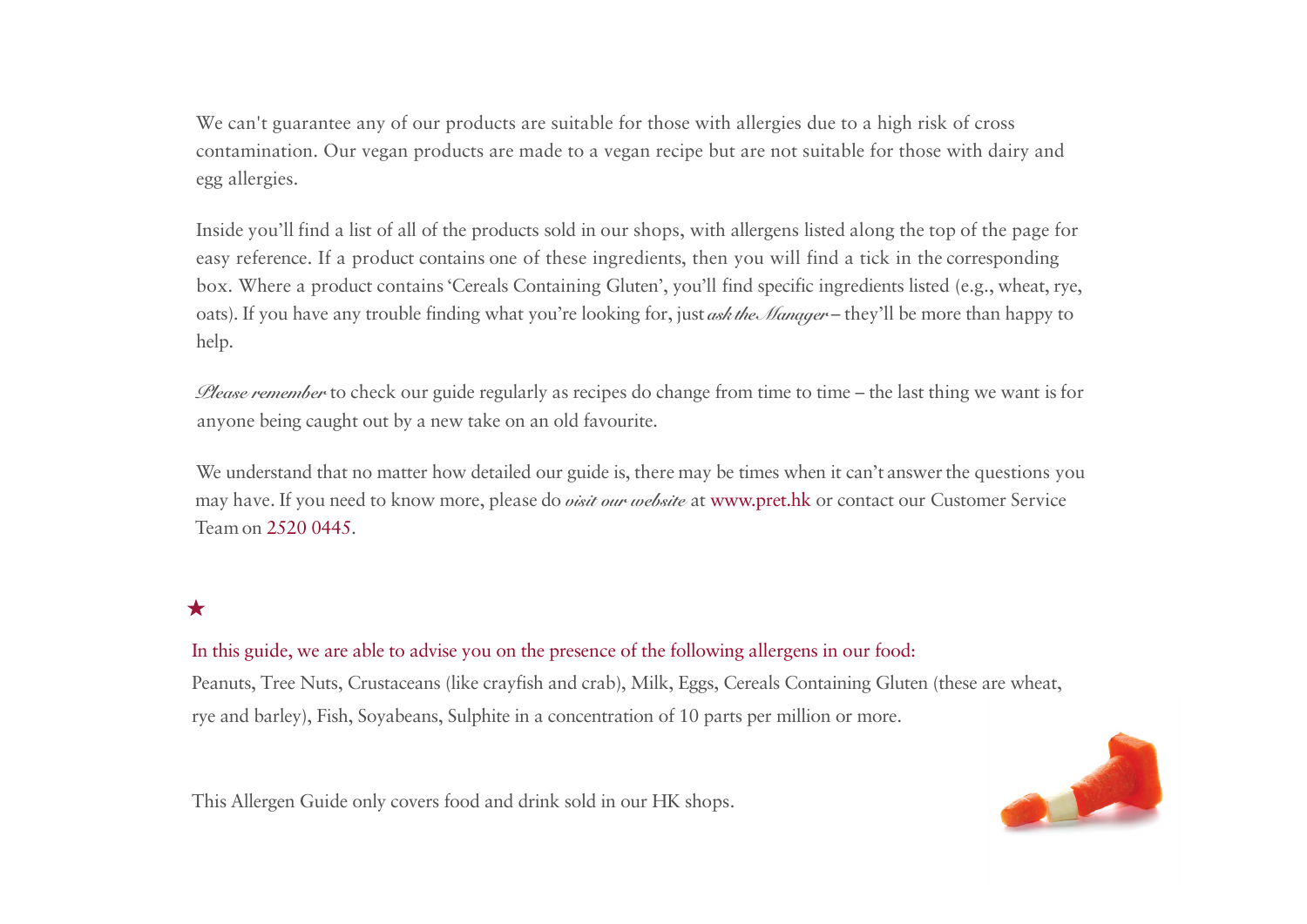由於製作美食的過程中會使用多種材料,因此我們不能保證所有產品完全不含任何致敏原。我們的純素產品是以 純素食譜製作而成,但並不適合對奶類及蛋類過敏的人士。

若本致敏原指南提供了我們所有於門店內有售的產品,清單的頂部清楚列出致敏原成分,若該產品包含任何一種 致敏原成分,相應的框格內會畫上勾號標示。若該產品含有'麩質的穀類',相關成分(例如:小麥、黑麥及燕麥)亦 會詳細地列明。如果你無法找到所需耍的資訊,歡迎向門店經理查詢,他們將非常樂意地為你提供協助。

請注意,由於我們的菜單會不定期更新,為確保你的安全,請務必經常查閱本指南,以確保獲得最準確的資訊。

此我們明白所提供的資訊可能無法完全解答到你的疑問,如果你需要了解更多,請瀏覽我們的網站 www.pret.hk 或致電2520 0445與我們的客戶服務團隊查詢。

## $\bigstar$

## 本指南詳細列明了以下存在於我們產品中的致敏物成分:

花生、木本堅果、甲殼類動物(如小龍蝦和螃蟹)、奶類、蛋類、含有麩質的穀類(即小麥,黑麥和大麥)、魚 類、大豆和濃度達到或超過百萬分之十的亞硫酸鹽或亞硫酸鹽組成。



本過敏原指南僅涵蓋並適用於所有香港門店內出售的產品。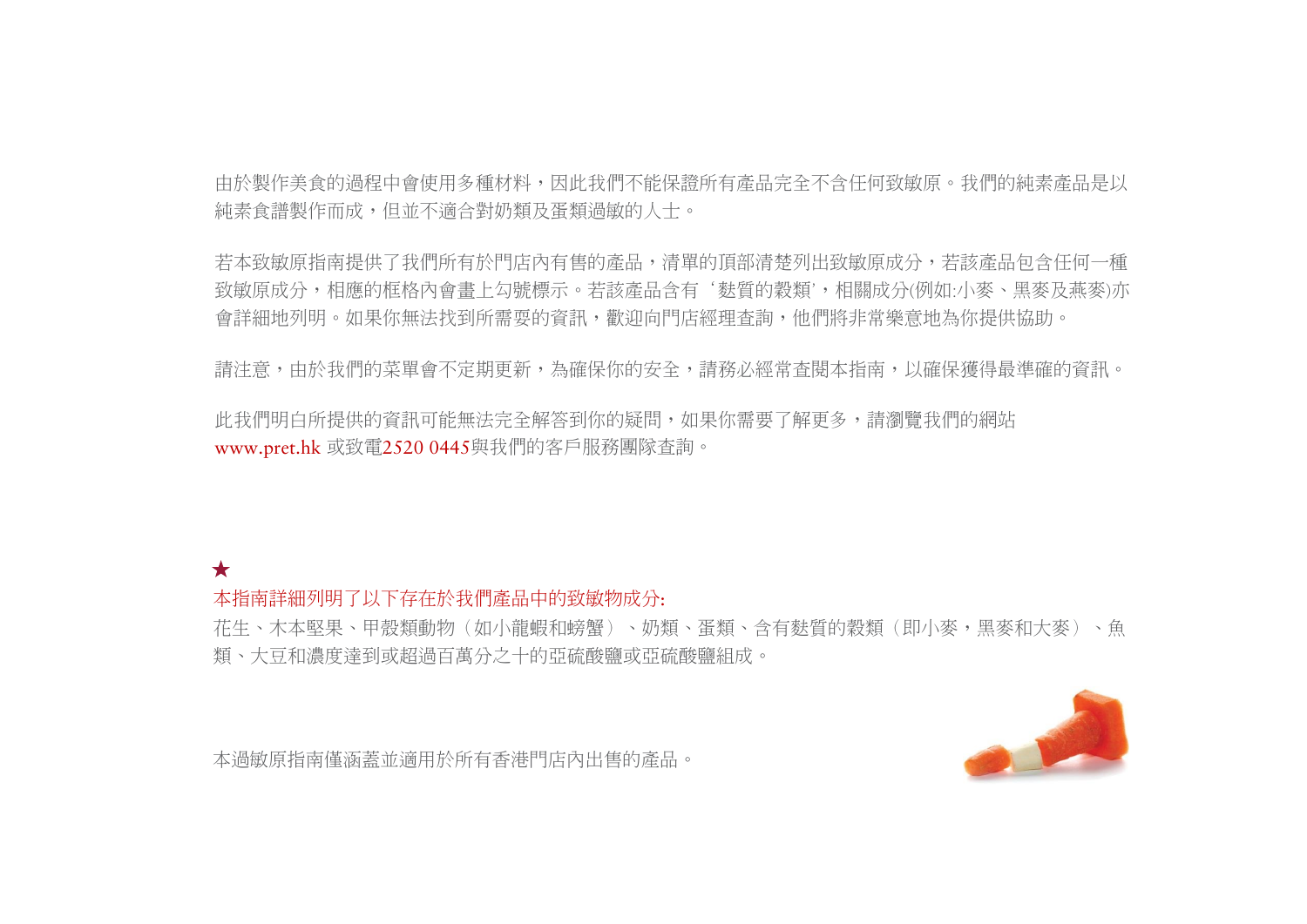## **Contents**

**1. Allergen Guide (2022 Summer Launch Products) 2. Allergen Guide (OOS Products) 3. Hot Food Key Ingredients 4. Soup Key Ingredients**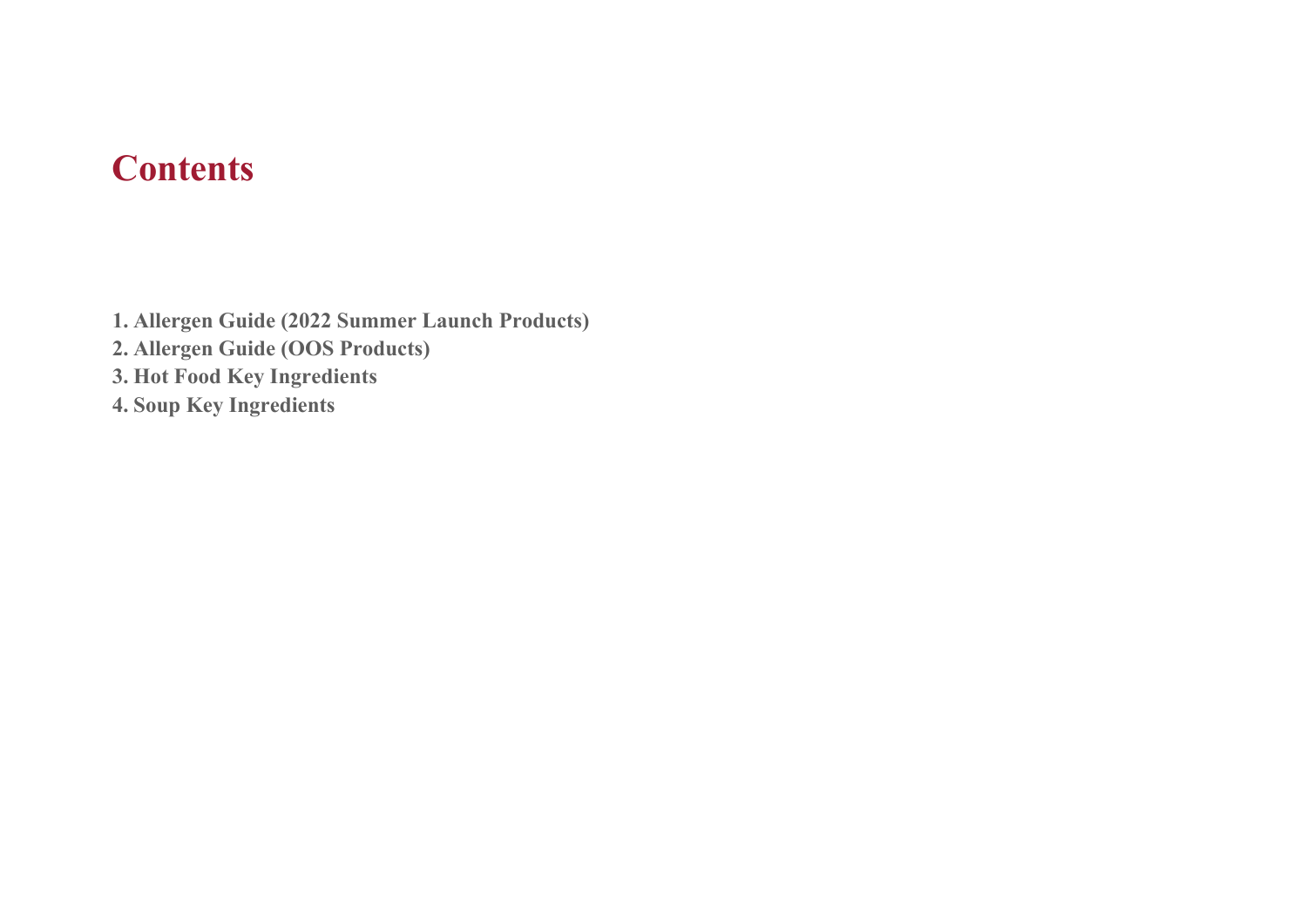| Baguettes 長麵包                                                   |                       | Suitable for         | Summer Launch 2022 - 22 June (V1) |                          |                      |                    |            |                                      |            |                |                                             |  |
|-----------------------------------------------------------------|-----------------------|----------------------|-----------------------------------|--------------------------|----------------------|--------------------|------------|--------------------------------------|------------|----------------|---------------------------------------------|--|
|                                                                 |                       |                      |                                   |                          |                      |                    |            | Contains these allergens 含有下列致敏物     |            |                |                                             |  |
| Product                                                         | Vegetarian<br>素食<br>咄 | Vegan<br>第<br>紫<br>哋 | Peanuts<br>花生                     | <b>Tree Nuts</b><br>木本堅果 | Crustaceans<br>甲殼類動物 | Milk / Dairy<br>奶類 | Eggs<br>蛋類 | Cereals containing gluten<br>含有麩質的穀類 | Fish<br>魚類 | Soybeans<br>大豆 | Sulphur<br>dioxide and<br>Sulphites<br>亞硫酸鹽 |  |
| Jambon Beurre Baquette 法式火腿牛油長麵包                                |                       |                      |                                   |                          |                      | $\sqrt{ }$         |            | <b>WHEAT</b>                         |            |                |                                             |  |
| Posh Cheddar & Roasted Tomatoes Baguette 英國車打芝士烤蕃茄法式長麵包         | $\sqrt{ }$            |                      |                                   |                          |                      | $\sqrt{ }$         | $\sqrt{ }$ | <b>WHEAT</b>                         |            | $\sqrt{ }$     |                                             |  |
| Char Siu Hot Baquette 港式叉燒即烘長法包                                 |                       |                      |                                   |                          |                      |                    | $\sqrt{ }$ | <b>WHEAT</b>                         |            | $\sqrt{ }$     |                                             |  |
| Chicken Pesto & Red Pepper Hot Baguette 羅勒醬雞肉紅甜椒即烘法式長麵包         |                       |                      |                                   | $\sqrt{ }$               |                      | $\sqrt{ }$         |            | <b>WHEAT</b>                         |            |                |                                             |  |
| Truffle Egg Mayo Baguette 黑松露雞蛋沙律法式長麵包                          | $\mathcal{N}$         |                      |                                   |                          |                      |                    | $\sqrt{ }$ | <b>WHEAT</b>                         |            |                |                                             |  |
| Roasted Portobello Mushroom & Cheese Hot Baguette 烤波特菇芝士即烘法式長麵包 | $\sqrt{ }$            |                      |                                   |                          |                      | $\sqrt{ }$         | $\sqrt{ }$ | <b>WHEAT</b>                         |            |                |                                             |  |
| Italian Beef Baguette 意式牛肉長麵包                                   |                       |                      |                                   |                          |                      | $\sqrt{ }$         | $\sqrt{ }$ | <b>WHEAT</b>                         |            | $\sqrt{ }$     |                                             |  |
| Breakfast 早餐之選                                                  |                       |                      |                                   |                          |                      |                    |            |                                      |            |                |                                             |  |
| Almond Croissant 杏仁牛角酥                                          |                       |                      |                                   | $\sqrt{2}$               |                      |                    |            | <b>WHEAT</b>                         |            |                |                                             |  |
| Banana & Almond Butter Whole Wheat Brioche 香蕉杏仁醬全麥法式軟包          | $\sqrt{ }$            |                      |                                   | $\sqrt{ }$               |                      | $\sqrt{ }$         | $\sqrt{ }$ | <b>WHEAT</b>                         |            | $\sqrt{ }$     |                                             |  |
| Chicken & Corn Congee 雞肉粟米糙米粥                                   |                       |                      |                                   |                          |                      | J                  |            |                                      |            |                |                                             |  |
| Chocolate Croissant 朱古力牛角酥                                      | $\sqrt{ }$            |                      |                                   | $\sqrt{ }$               |                      | $\sqrt{ }$         | $\sqrt{ }$ | <b>WHEAT</b>                         |            | $\sqrt{ }$     |                                             |  |
| Soya Porridge 豆奶燕麥片                                             | $\sqrt{ }$            | $\sqrt{ }$           |                                   |                          |                      |                    |            | OAT                                  |            | $\sqrt{ }$     |                                             |  |
| Crispy Bacon & Egg Whole Wheat Brioche 脆煙肉雞蛋全麥法式軟包              |                       |                      |                                   |                          |                      | $\sqrt{ }$         | $\sqrt{ }$ | <b>WHEAT</b>                         |            | $\sqrt{ }$     |                                             |  |
| Egg & Avocado Breakfast Baguette 雞蛋牛油果早餐長法包                     |                       |                      |                                   |                          |                      |                    | $\sqrt{ }$ | <b>WHEAT</b>                         |            |                |                                             |  |
| Egg & Tomatoes Brioche 雞蛋沙律蕃茄法式軟包                               | $\sqrt{ }$            |                      |                                   |                          |                      | $\sqrt{ }$         | $\sqrt{ }$ | $\sqrt{ }$                           |            | $\sqrt{ }$     |                                             |  |
| Egg & Tomatoes Whole Wheat Brioche 雞蛋沙律蕃茄全麥法式軟包                 | $\sqrt{ }$            |                      |                                   |                          |                      | $\sqrt{ }$         | $\sqrt{ }$ | <b>WHEAT</b>                         |            | $\sqrt{ }$     |                                             |  |
| English Toast with Butter & Jam 英式烘多士配牛油及果醬                     | $\sqrt{ }$            |                      |                                   |                          |                      | $\sqrt{}$          |            | <b>WHEAT</b>                         |            |                |                                             |  |
| Five Berries Compote Toppings 五果鮮莓                              | $\sim$                | $\sqrt{ }$           |                                   |                          |                      |                    |            |                                      |            |                |                                             |  |
| French Butter Croissant 法國原味牛角酥                                 | $\sqrt{ }$            |                      |                                   | $\sqrt{ }$               |                      | $\sqrt{ }$         | $\sqrt{ }$ | <b>WHEAT</b>                         |            |                |                                             |  |
| Fruit & Seed Mix Toppings 什錦果籽                                  | $\sqrt{ }$            | $\sqrt{ }$           |                                   |                          |                      |                    |            |                                      |            |                |                                             |  |
| Ham & Cheese Breakfast Baguette 火腿芝士早餐長法包                       |                       |                      |                                   |                          |                      | $\sqrt{ }$         | $\sqrt{ }$ | <b>WHEAT</b>                         |            |                |                                             |  |
| Ham & Greve Whole Wheat Brioche 火腿瑞典芝士全麥法式軟包                    |                       |                      |                                   |                          |                      | $\sqrt{ }$         | $\sqrt{ }$ | <b>WHEAT</b>                         |            | $\sqrt{ }$     |                                             |  |
| Ham & Cheese Croissant 火腿芝士牛角酥                                  |                       |                      |                                   | $\sqrt{ }$               |                      | $\sqrt{}$          | $\sqrt{ }$ | <b>WHEAT</b>                         |            |                |                                             |  |
| Ham & Greve Croissant 火腿瑞典芝士牛角酥                                 |                       |                      |                                   | $\sqrt{}$                |                      | $\sqrt{ }$         | $\sqrt{ }$ | <b>WHEAT</b>                         |            |                |                                             |  |
| Ham, Egg & Cheese Roll 火腿雞蛋芝士堡                                  |                       |                      |                                   |                          |                      | $\sqrt{}$          | $\sqrt{ }$ | <b>WHEAT</b>                         |            |                |                                             |  |
| Honey Toppings 蜜糖                                               | $\sqrt{ }$            |                      |                                   |                          |                      |                    |            |                                      |            |                |                                             |  |
| Hot Smoked Salmon Brunch Roll 熱燻三文魚雞蛋芝士堡                        |                       |                      |                                   |                          |                      | $\sqrt{ }$         | $\sqrt{ }$ | $\sqrt{ }$                           | $\sqrt{ }$ | $\sqrt{ }$     |                                             |  |
| Mozzarella & Tomato Croissant 意大利芝士蕃茄牛角酥                        | $\sqrt{ }$            |                      |                                   | $\sqrt{ }$               |                      | $\sqrt{ }$         | $\sqrt{ }$ | <b>WHEAT</b>                         |            |                |                                             |  |
| Pain Au Raisin 法式提子千層麵包                                         | $\sqrt{ }$            |                      |                                   | $\sqrt{ }$               |                      | $\sqrt{ }$         | $\sqrt{ }$ | <b>WHEAT</b>                         |            | $\sqrt{ }$     |                                             |  |
| Minestrone Soup with Pasta 意式雜菜湯通粉                              | $\sqrt{ }$            | $\sqrt{ }$           |                                   |                          |                      |                    |            | <b>WHEAT</b>                         |            |                |                                             |  |
| Egg & Roasted Tomatoes Breakfast Baguette 雞蛋沙律烤蕃茄早餐長法包          | $\sqrt{ }$            |                      |                                   |                          |                      |                    | $\sqrt{ }$ | <b>WHEAT</b>                         |            |                |                                             |  |
| Scottish Roasted Salmon Brunch Roll 蘇格蘭烤三文魚雞蛋芝士堡                |                       |                      |                                   |                          |                      | $\sqrt{ }$         | $\sqrt{ }$ | <b>WHEAT</b>                         | $\sqrt{ }$ | $\sqrt{ }$     |                                             |  |
| Scottish Smoked Salmon Whole Wheat Brioche 蘇格蘭煙三文魚全麥法式軟包        |                       |                      |                                   |                          |                      | $\sqrt{ }$         | $\sqrt{ }$ | <b>WHEAT</b>                         | $\sqrt{ }$ | $\sqrt{ }$     |                                             |  |
| Very Berry Croissant 雜莓牛角酥                                      |                       | $\sqrt{ }$           |                                   | $\sqrt{ }$               |                      |                    |            | <b>WHEAT</b>                         |            |                |                                             |  |
| *Gluten Free Oats                                               |                       |                      |                                   |                          |                      |                    |            |                                      |            |                |                                             |  |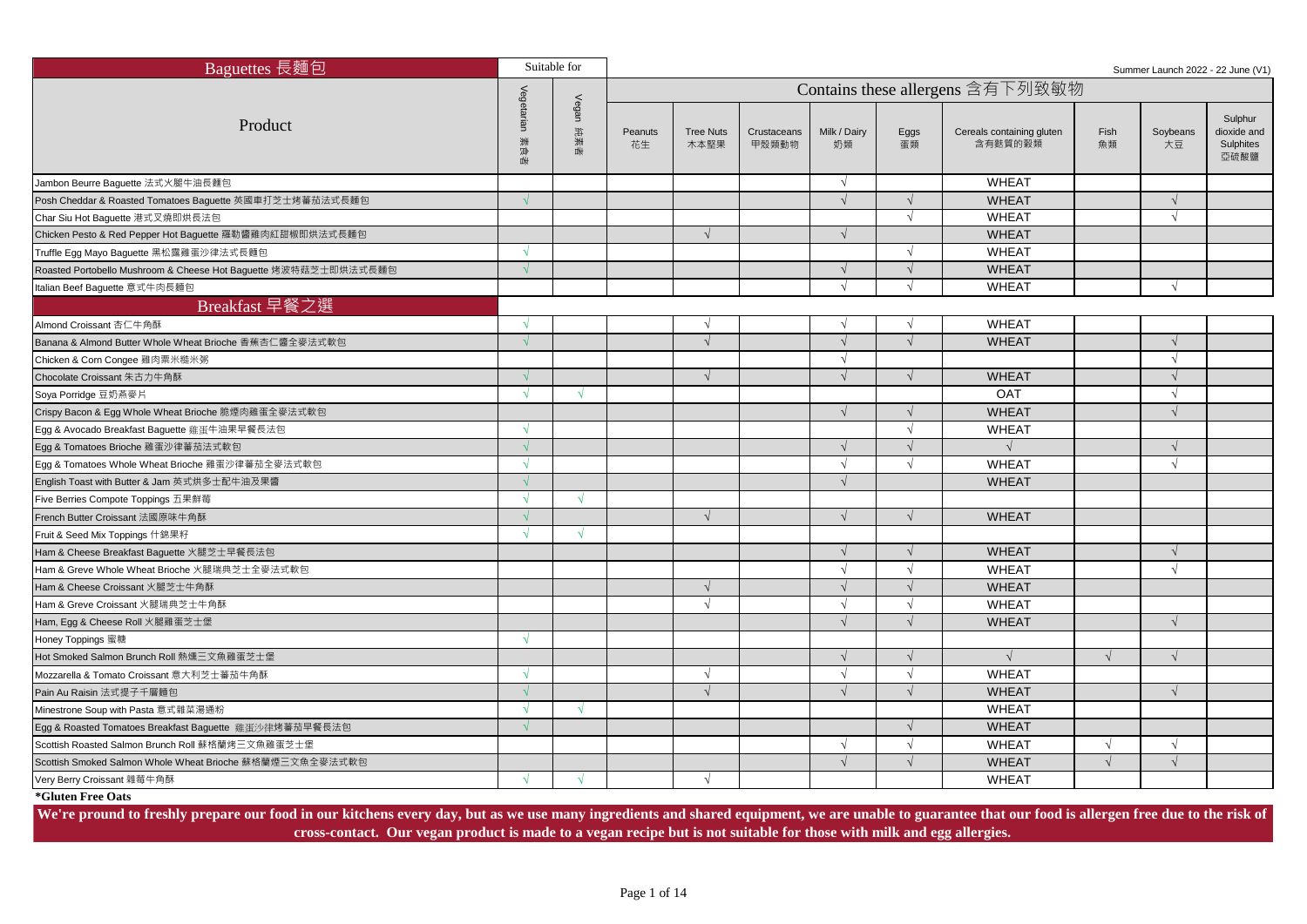| Coffee Products 咖啡產品                                                         |                | Suitable for        | Summer Launch 2022 -22 June (V1) |                          |                      |                    |            |                                      |            |                |                                             |  |  |  |
|------------------------------------------------------------------------------|----------------|---------------------|----------------------------------|--------------------------|----------------------|--------------------|------------|--------------------------------------|------------|----------------|---------------------------------------------|--|--|--|
|                                                                              | Vegetarian     | Vegan               |                                  |                          |                      |                    |            | Contains these allergens 含有下列致敏物     |            |                |                                             |  |  |  |
| Product                                                                      | 素食者            | 純素者                 | Peanuts<br>花生                    | <b>Tree Nuts</b><br>木本堅果 | Crustaceans<br>甲殼類動物 | Milk / Dairy<br>奶類 | Eggs<br>蛋類 | Cereals containing gluten<br>含有麩質的穀類 | Fish<br>魚類 | Soybeans<br>大豆 | Sulphur<br>dioxide and<br>Sulphites<br>亞硫酸鹽 |  |  |  |
| CPG - Pret's Organic Espresso Beans (200g) Pret's有機咖啡豆(200克)                 |                | $\sqrt{ }$          |                                  |                          |                      |                    |            |                                      |            |                |                                             |  |  |  |
| CPG - Pret's Organic Classic Blend Ground Coffee (200g) Pret's有機經典研磨咖啡(200克) | $\sqrt{ }$     | $\sqrt{ }$          |                                  |                          |                      |                    |            |                                      |            |                |                                             |  |  |  |
| CPG - Pret's Organic Classic Blend Ground Coffee (200g) Pret's有機秘魯研磨咖啡(200克) |                | $\sqrt{ }$          |                                  |                          |                      |                    |            |                                      |            |                |                                             |  |  |  |
| CPG - Pret's Organic Espresso Beans (450g) Pret's有機咖啡豆(450克)                 |                | $\sqrt{ }$          |                                  |                          |                      |                    |            |                                      |            |                |                                             |  |  |  |
| Daioni Organic - Caffe Latte Daioni 有機牛奶咖啡 330ml                             | $\mathcal{N}$  |                     |                                  |                          |                      | $\sqrt{ }$         |            |                                      |            |                |                                             |  |  |  |
| Daioni Organic - Mocha Daioni 有機朱古力咖啡 330ml                                  | $\sqrt{ }$     |                     |                                  |                          |                      | $\sqrt{ }$         |            |                                      |            |                |                                             |  |  |  |
| Daioni Organic - Double Shot Coffee Daioni 有機特濃牛奶咖啡 330ml                    |                |                     |                                  |                          |                      |                    |            |                                      |            |                |                                             |  |  |  |
| Cold Drinks 冷飲                                                               |                | Suitable for        |                                  |                          |                      |                    |            |                                      |            |                |                                             |  |  |  |
|                                                                              |                | Vegetarian<br>Vegan |                                  |                          |                      |                    |            | Contains these allergens 含有下列致敏物     |            |                |                                             |  |  |  |
| Product                                                                      | 純素者<br>素<br>食者 |                     | Peanuts<br>花生                    | <b>Tree Nuts</b><br>木本堅果 | Crustaceans<br>甲殼類動物 | Milk / Dairy<br>奶類 | Eggs<br>蛋類 | Cereals containing gluten<br>含有麩質的穀類 | Fish<br>魚類 | Soybeans<br>大豆 | Sulphur<br>dioxide and<br>Sulphites<br>亞硫酸鹽 |  |  |  |
| Apple & Ginger Juice 蘋果薑汁                                                    |                | $\sqrt{ }$          |                                  |                          |                      |                    |            |                                      |            |                |                                             |  |  |  |
| Cloudy Apple 鮮蘋果汁                                                            | $\sqrt{ }$     | $\sqrt{ }$          |                                  |                          |                      |                    |            |                                      |            |                |                                             |  |  |  |
| Coke Bottle Zero 無糖可樂(樽裝)                                                    |                |                     |                                  |                          |                      |                    |            |                                      |            |                |                                             |  |  |  |
| Coke Bottle 可口可樂(樽裝)                                                         | $\sqrt{ }$     | $\sqrt{ }$          |                                  |                          |                      |                    |            |                                      |            |                |                                             |  |  |  |
| Coke Can Zero 無糖可樂(罐裝)                                                       |                | $\sqrt{ }$          |                                  |                          |                      |                    |            |                                      |            |                |                                             |  |  |  |
| Coke Can 可口可樂(罐裝)                                                            |                |                     |                                  |                          |                      |                    |            |                                      |            |                |                                             |  |  |  |
| Flu Fighter 流感戰士                                                             | $\sqrt{ }$     | $\sqrt{ }$          |                                  |                          |                      |                    |            |                                      |            |                |                                             |  |  |  |
| Grapefruit Juice 西柚汁                                                         |                | $\sqrt{ }$          |                                  |                          |                      |                    |            |                                      |            |                |                                             |  |  |  |
| Lemon & Ginger Pure Pret Still 天然礦泉水-檸檬薑                                     |                | $\sqrt{ }$          |                                  |                          |                      |                    |            |                                      |            |                |                                             |  |  |  |
| Lychee & Mandarin 鮮荔枝柑桔汁                                                     |                | $\sqrt{ }$          |                                  |                          |                      |                    |            |                                      |            |                |                                             |  |  |  |
| Orange Juice 鮮橙汁                                                             | $\sqrt{ }$     | $\sqrt{ }$          |                                  |                          |                      |                    |            |                                      |            |                |                                             |  |  |  |
| Pure Pret Cucumber & Mint 天然果味梳打- 青瓜薄荷                                       |                | $\sqrt{ }$          |                                  |                          |                      |                    |            |                                      |            |                |                                             |  |  |  |
| Pure Pret Ginger Beer 天然果味梳打-薑味                                              |                | $\sqrt{ }$          |                                  |                          |                      |                    |            |                                      |            |                |                                             |  |  |  |
| Pure Pret Grape & Elderflower 天然果味梳打-葡萄桂花                                    |                | $\sqrt{ }$          |                                  |                          |                      |                    |            |                                      |            |                |                                             |  |  |  |
| Pure Pret Sparkling Apple 天然果味梳打-蘋果                                          |                | $\sqrt{ }$          |                                  |                          |                      |                    |            |                                      |            |                |                                             |  |  |  |
| Sparkling Spring Water 有氣純礦泉水                                                |                | $\sqrt{ }$          |                                  |                          |                      |                    |            |                                      |            |                |                                             |  |  |  |
| Still Water 500ml 500毫升純礦泉水                                                  |                | $\sqrt{ }$          |                                  |                          |                      |                    |            |                                      |            |                |                                             |  |  |  |
| Still Water 750ml 750毫升純礦泉水                                                  |                | $\sqrt{ }$          |                                  |                          |                      |                    |            |                                      |            |                |                                             |  |  |  |
| Vitamin Volcano 鮮莓果汁                                                         |                |                     |                                  |                          |                      |                    |            |                                      |            |                |                                             |  |  |  |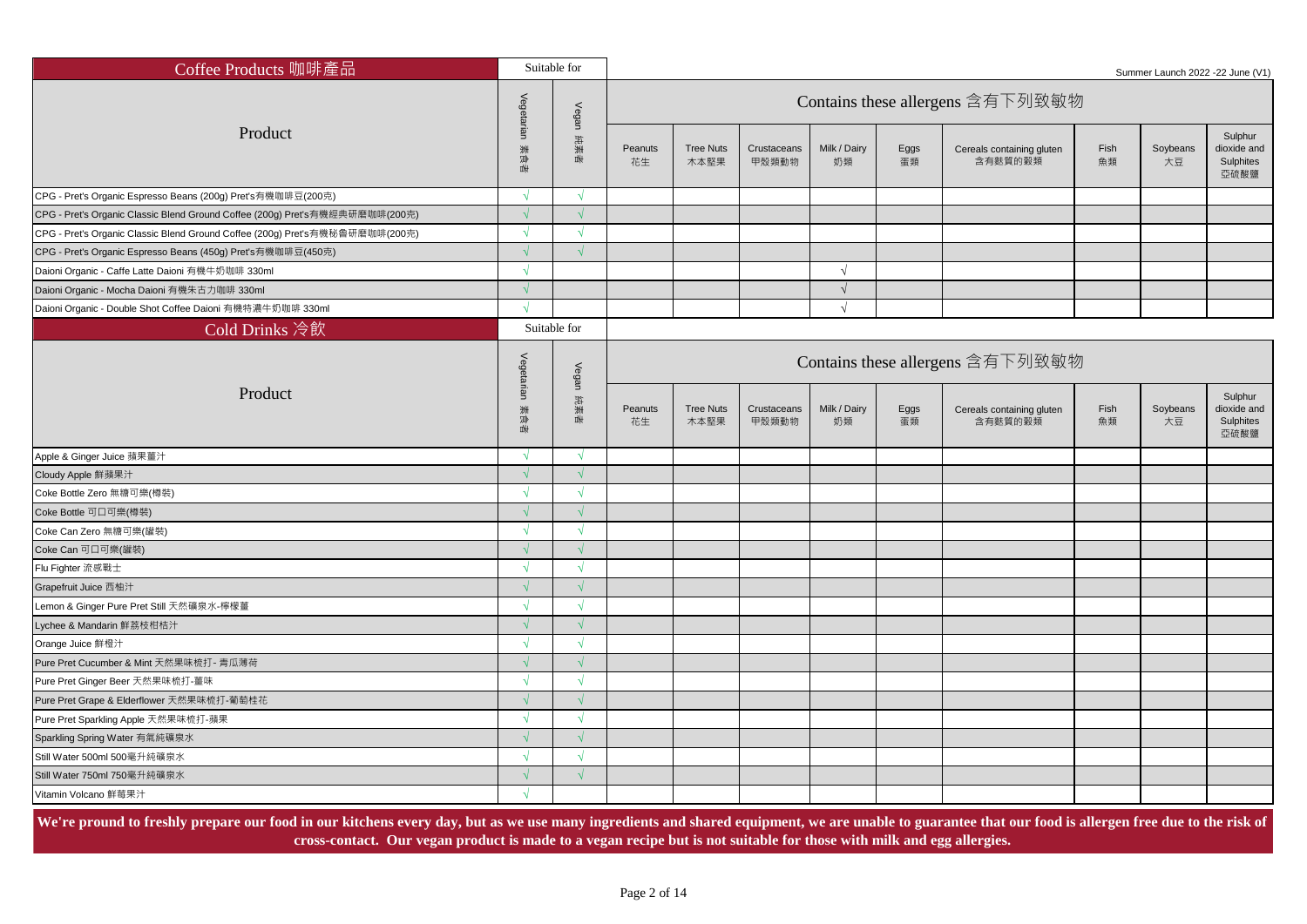| Fruits 鮮果                                          |            | Suitable for | Summer Launch 2022 -22 June (V1) |                          |                      |                    |            |                                      |            |                |                                             |
|----------------------------------------------------|------------|--------------|----------------------------------|--------------------------|----------------------|--------------------|------------|--------------------------------------|------------|----------------|---------------------------------------------|
|                                                    | Vegetarian | Vegan        |                                  |                          |                      |                    |            | Contains these allergens 含有下列致敏物     |            |                |                                             |
| Product                                            | 素<br>製型    | 笃<br>素<br>咄  | Peanuts<br>花生                    | <b>Tree Nuts</b><br>木本堅果 | Crustaceans<br>甲殼類動物 | Milk / Dairy<br>奶類 | Eggs<br>蛋類 | Cereals containing gluten<br>含有麩質的穀類 | Fish<br>魚類 | Soybeans<br>大豆 | Sulphur<br>dioxide and<br>Sulphites<br>亞硫酸鹽 |
| Banana 香蕉                                          |            |              |                                  |                          |                      |                    |            |                                      |            |                |                                             |
| Citrus Fruit Salad 香橙西柚沙律                          |            |              |                                  |                          |                      |                    |            |                                      |            |                |                                             |
| Classic Fruit Salad 鮮果沙律                           |            |              |                                  |                          |                      |                    |            |                                      |            |                |                                             |
| Pineapple, Mango & Lime Pot 菠蘿芒果青檸杯                |            |              |                                  |                          |                      |                    |            |                                      |            |                |                                             |
| Watermelon & Hami Melon Salad 西瓜哈密瓜沙律              |            |              |                                  |                          |                      |                    |            |                                      |            |                |                                             |
| Pret's Hot 烤焗熱食                                    |            |              |                                  |                          |                      |                    |            |                                      |            |                |                                             |
| Beef and Onion Croissant 英式烤牛肉洋蔥即烘牛角酥              |            |              |                                  |                          |                      |                    |            | <b>WHEAT</b>                         |            |                |                                             |
| Chicken Mushroom Hot Wrap 雞肉蘑菇熱烤卷                  |            |              |                                  |                          |                      |                    |            | WHEAT, RYE                           |            |                |                                             |
| Chicken Mushroom Pasta Box 焗芝士雞肉蘑菇椰菜花長通粉           |            |              |                                  |                          |                      |                    |            | <b>WHEAT</b>                         |            |                |                                             |
| Eggplant Parmigiana Hot Sandwich 千層茄子即烘香脆三文治       |            |              |                                  |                          |                      |                    |            | WHEAT, RYE, OATS                     |            | $\sqrt{ }$     |                                             |
| Ham & British Cheddar Hot Sandwich 英國車打芝士火腿即烘香脆三文治 |            |              |                                  |                          |                      |                    |            | WHEAT, RYE, OATS                     |            |                |                                             |
| Macaroni Cheese Fish Pie 焗芝士甘藍菜三文魚通粉               |            |              |                                  |                          |                      |                    |            | <b>WHEAT</b>                         | $\sqrt{ }$ |                |                                             |
| Macaroni Cheese Kale & Cauli 焗芝士甘藍菜椰菜花通粉           |            |              |                                  |                          |                      |                    |            | <b>WHEAT</b>                         |            |                |                                             |
| Macaroni Cheese Lasagna 焗芝士千層肉醬通粉                  |            |              |                                  |                          |                      |                    |            | <b>WHEAT</b>                         |            | $\sqrt{ }$     |                                             |
| Peking Duck Hot Wrap 京式烤鴨熱烤卷                       |            |              |                                  |                          |                      |                    |            | WHEAT, RYE                           |            | $\sqrt{ }$     |                                             |
| Roasted Salmon & Egg Croissant 蘇格蘭烤三文魚雞蛋即烘牛角酥      |            |              |                                  |                          |                      |                    |            | <b>WHEAT</b>                         | $\sqrt{ }$ |                |                                             |
| Spicy Falafel Hot Wrap 辣味甜薯素丸子烤薄餅卷                 |            |              |                                  |                          |                      |                    |            | WHEAT, RYE                           |            |                |                                             |
| Spicy Italian Meatballs Hot Wrap 意大利香辣肉丸熱烤卷        |            |              |                                  |                          |                      |                    |            | WHEAT, RYE                           |            |                | $\sqrt{}$                                   |
| Super Club Hot Sandwich 特級公司即烘香脆三文治                |            |              |                                  |                          |                      |                    |            | WHEAT, RYE, OATS                     |            |                |                                             |
| Tomato Meatball Pasta Box 焗芝士意大利香辣肉丸椰菜花長通粉         |            |              |                                  |                          |                      |                    |            | <b>WHEAT</b>                         |            |                |                                             |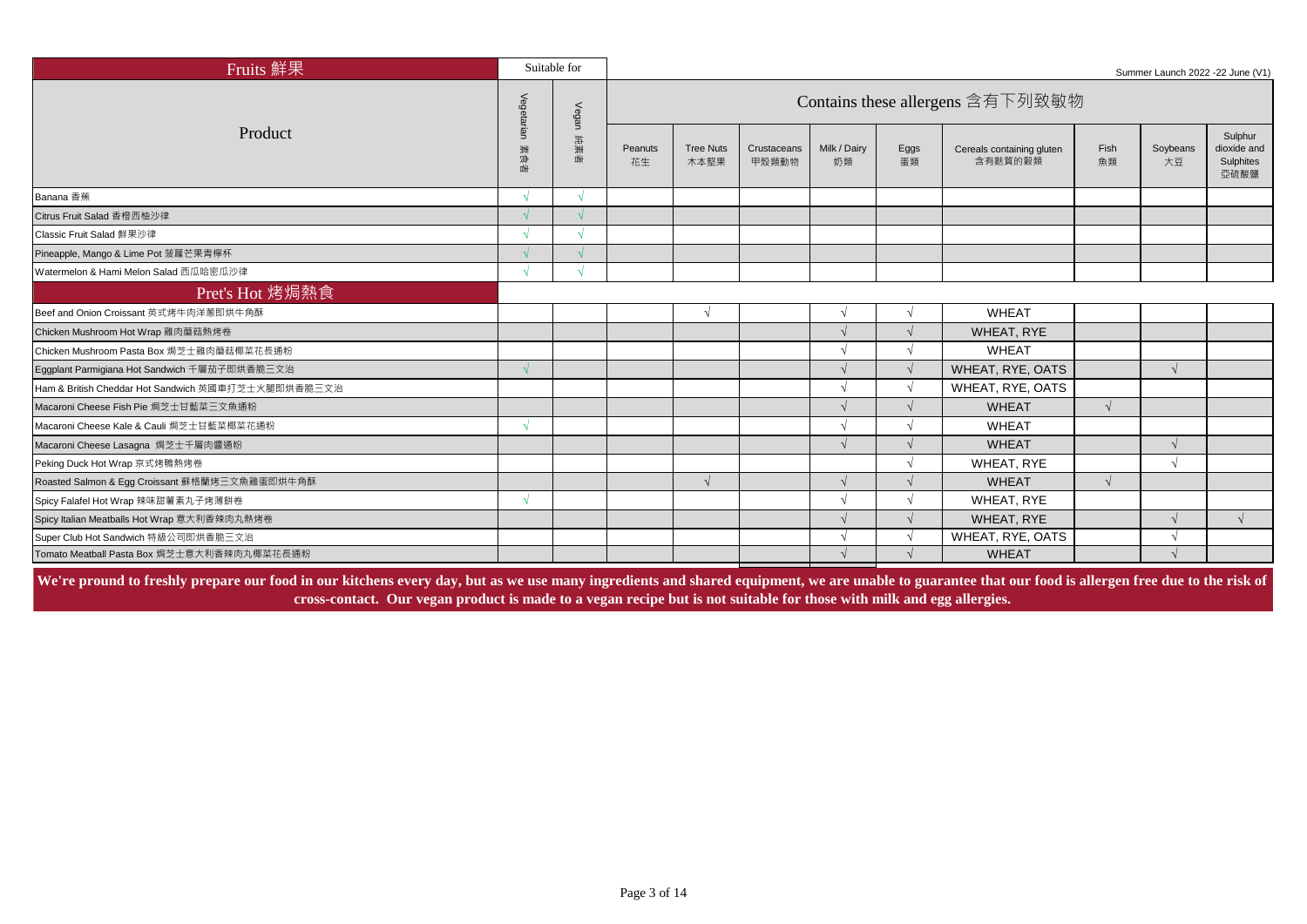| Pret Bowls and Pots 甜品                                     |            | Suitable for | Summer Launch 2022 -22 June (V1) |                          |                      |                    |            |                                      |            |                |                                             |  |  |  |
|------------------------------------------------------------|------------|--------------|----------------------------------|--------------------------|----------------------|--------------------|------------|--------------------------------------|------------|----------------|---------------------------------------------|--|--|--|
|                                                            | Vegetarian | Vegan        |                                  |                          |                      |                    |            | Contains these allergens 含有下列致敏物     |            |                |                                             |  |  |  |
| Product                                                    | 食者         | 純素者          | Peanuts<br>花生                    | <b>Tree Nuts</b><br>木本堅果 | Crustaceans<br>甲殼類動物 | Milk / Dairy<br>奶類 | Eggs<br>蛋類 | Cereals containing gluten<br>含有麩質的穀類 | Fish<br>魚類 | Soybeans<br>大豆 | Sulphur<br>dioxide and<br>Sulphites<br>亞硫酸鹽 |  |  |  |
| Almond Butter & Honey Yoghurt Pot 杞子乾果蜜糖杏仁醬乳酪              |            |              |                                  | $\sqrt{ }$               |                      |                    |            |                                      |            |                |                                             |  |  |  |
| Banana & Honey Granola Yoghurt Bowl 香蕉蜜糖香脆麥片乳酪             |            |              |                                  |                          |                      |                    |            | *GF OAT                              |            | $\sqrt{ }$     |                                             |  |  |  |
| Blue Goodness Bowl 藍藻香脆麥片乳酪                                |            |              |                                  | $\mathcal{L}$            |                      |                    |            | *GF OAT                              |            |                |                                             |  |  |  |
| Blueberry & Apple Granola Bowl 藍莓蘋果香脆麥片乳酪                  |            |              |                                  |                          |                      | $\sqrt{ }$         |            | *GF OAT                              |            | V              |                                             |  |  |  |
| Coconut Chia 椰子米奶奇亞籽                                       |            |              |                                  |                          |                      |                    |            |                                      |            |                |                                             |  |  |  |
| Five Berries Granola Yoghurt Bowl 五果鮮莓香脆麥片乳酪               |            |              |                                  |                          |                      | $\sqrt{ }$         |            | *GF OAT                              |            | $\sqrt{ }$     |                                             |  |  |  |
| Five Berries Pot 五果鮮莓乳酪                                    |            |              |                                  |                          |                      |                    |            |                                      |            |                |                                             |  |  |  |
| Fresh Fruit Granola Yoghurt Bowl 鮮果香脆麥片乳酪                  |            |              |                                  |                          |                      |                    |            | *GF OAT                              |            | V              |                                             |  |  |  |
| Honey & Granola Pot 蜜糖香脆麥片乳酪                               |            |              |                                  |                          |                      |                    |            | *GF OAT                              |            |                |                                             |  |  |  |
| Overnight Oats 特製乾果營養燕麥                                    |            |              |                                  | $\sqrt{ }$               |                      |                    |            | *GF OAT,<br><b>BARLEY</b>            |            | V              |                                             |  |  |  |
| Pret Snacks 薯片及小食                                          |            |              |                                  |                          |                      |                    |            |                                      |            |                |                                             |  |  |  |
| Pret A Mango 天然芒果乾                                         |            |              |                                  |                          |                      |                    |            |                                      |            |                |                                             |  |  |  |
| Sahale - Pomegranate Flavoured Pistachios Glazed Mix 石榴開心果 |            |              |                                  |                          |                      |                    |            |                                      |            |                |                                             |  |  |  |
| Sahale - Maple Pecans Glazed Mix 楓糖合桃                      |            |              |                                  |                          |                      |                    |            |                                      |            |                |                                             |  |  |  |
| Sahale - Honey Almonds Glazed Mix 蜜糖杏仁                     |            |              |                                  |                          |                      |                    |            |                                      |            |                |                                             |  |  |  |
| Sahale - Classic Fruit + Nut Trail Mix 經典混合果仁              |            | $\sim$       |                                  |                          |                      |                    |            |                                      |            |                |                                             |  |  |  |
| Tyrrell - Chedder Cheese and Chive                         |            |              |                                  |                          |                      |                    |            |                                      |            |                |                                             |  |  |  |
| Tyrrell - Lightly Sea Salted                               |            |              |                                  |                          |                      |                    |            |                                      |            |                |                                             |  |  |  |
| Tyrrell - Sea Salt & Black Pepper                          |            |              |                                  |                          |                      |                    |            |                                      |            |                |                                             |  |  |  |
| $*$ Cluton Euro Ooto                                       |            |              |                                  |                          |                      |                    |            |                                      |            |                |                                             |  |  |  |

**\*Gluten Free Oats**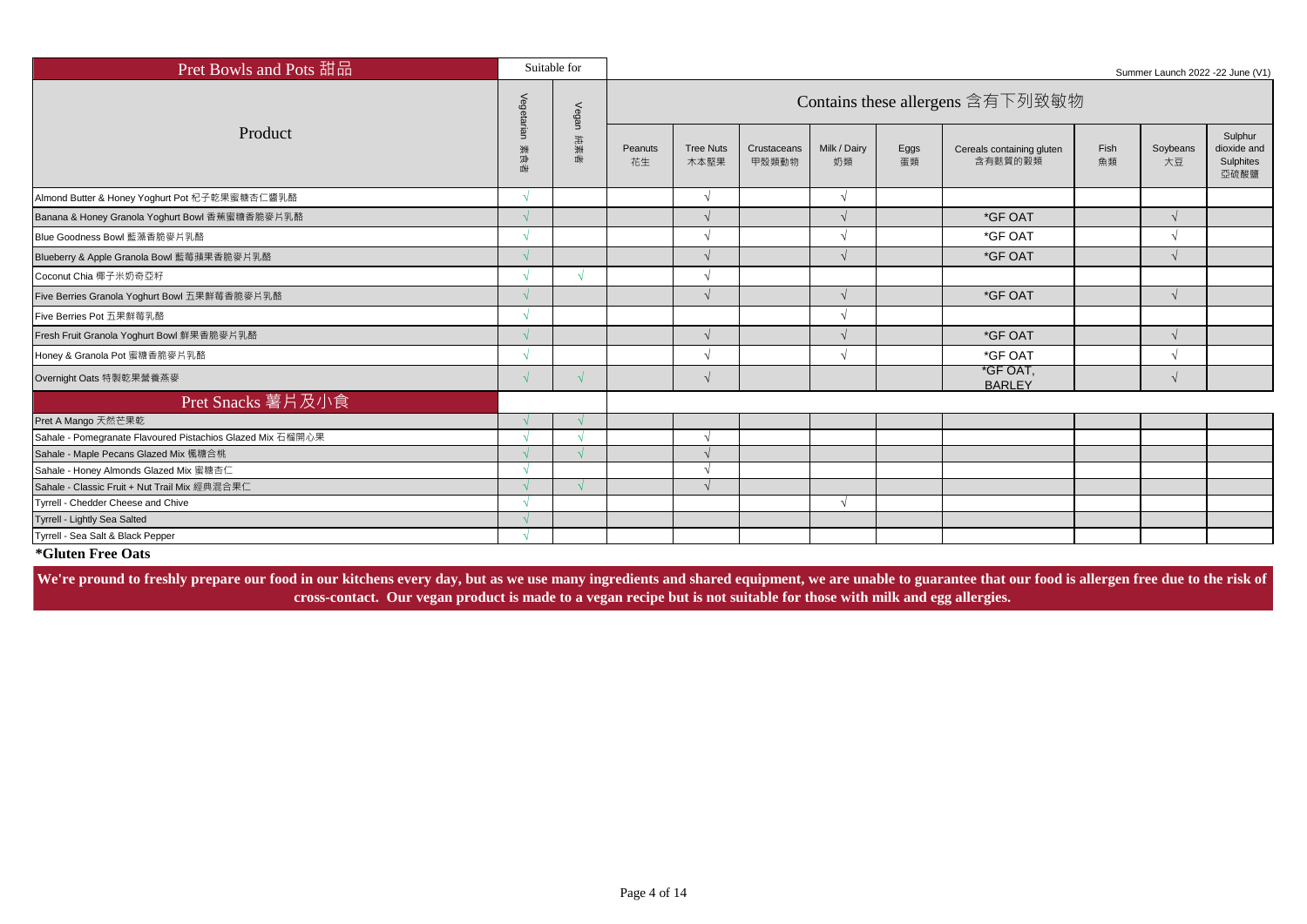| Platters 拼盤                                                                                                                                                                                                                                                                                                                    |           | Suitable for | Summer Launch 2022 -22 June (V1) |                          |                      |                    |            |                                      |            |                |                                             |
|--------------------------------------------------------------------------------------------------------------------------------------------------------------------------------------------------------------------------------------------------------------------------------------------------------------------------------|-----------|--------------|----------------------------------|--------------------------|----------------------|--------------------|------------|--------------------------------------|------------|----------------|---------------------------------------------|
|                                                                                                                                                                                                                                                                                                                                | Vegetaria | Vegan        |                                  |                          |                      |                    |            | Contains these allergens 含有下列致敏物     |            |                |                                             |
| Product                                                                                                                                                                                                                                                                                                                        | ∍<br>阿雀   | 純素<br>业      | Peanuts<br>花生                    | <b>Tree Nuts</b><br>木本堅果 | Crustaceans<br>甲殼類動物 | Milk / Dairy<br>奶類 | Eggs<br>蛋類 | Cereals containing gluten<br>含有麩質的穀類 | Fish<br>魚類 | Soybeans<br>大豆 | Sulphur<br>dioxide and<br>Sulphites<br>亞硫酸鹽 |
| Club Salad 公司沙律                                                                                                                                                                                                                                                                                                                |           |              |                                  |                          |                      |                    |            |                                      |            |                |                                             |
| French Baguette Selection 法式長麵包拼盤                                                                                                                                                                                                                                                                                              |           |              |                                  |                          |                      |                    |            | <b>WHEAT</b>                         |            |                |                                             |
| French Pastry Selection 精選法式酥點拼盤                                                                                                                                                                                                                                                                                               |           |              |                                  | $\sqrt{ }$               |                      |                    |            | <b>WHEAT</b>                         |            |                |                                             |
| Large Cookie Platter 曲奇餅(大)拼盤                                                                                                                                                                                                                                                                                                  |           |              |                                  |                          |                      |                    |            | <b>WHEAT</b>                         |            |                |                                             |
| Luxury Large Cookie Platter 至尊曲奇餅(大)拼盤                                                                                                                                                                                                                                                                                         |           |              |                                  |                          |                      |                    |            | WHEAT, OAT, SPELT                    |            |                |                                             |
| Luxury Small Cookie Platter 至尊曲奇餅(小)拼盤                                                                                                                                                                                                                                                                                         |           |              |                                  |                          |                      |                    |            | WHEAT, OAT, SPELT                    |            |                |                                             |
| Pret's Best of Seasonal Selection 精選季節三文治拼盤                                                                                                                                                                                                                                                                                    |           |              |                                  |                          |                      |                    |            | WHEAT, BARLEY                        |            | $\sim$         |                                             |
| Pret's Protein Box 雞肉雞蛋營養沙律                                                                                                                                                                                                                                                                                                    |           |              |                                  |                          |                      |                    |            |                                      |            |                |                                             |
| Pret's Snack Bar Selection 特色小麥棒拼盤                                                                                                                                                                                                                                                                                             |           |              |                                  | $\sqrt{}$                |                      |                    |            | <b>WHEAT</b>                         |            |                |                                             |
| Roasted Portobello Mushroom Vegan Salad Platter 烤波特菇甜薯純素沙律                                                                                                                                                                                                                                                                     |           |              |                                  |                          |                      |                    |            | <b>WHEAT</b>                         |            |                |                                             |
| Scottish Smoked Salmon Protein Box 蘇格蘭煙三文魚雞蛋營養沙律                                                                                                                                                                                                                                                                               |           |              |                                  |                          |                      |                    |            |                                      | $\sqrt{ }$ |                |                                             |
| Small Cookie Platter 曲奇餅(小)拼盤                                                                                                                                                                                                                                                                                                  |           |              |                                  |                          |                      |                    |            | <b>WHEAT</b>                         |            |                |                                             |
| The Best of Pret Selection 經典三文治拼盤                                                                                                                                                                                                                                                                                             |           |              |                                  |                          |                      |                    |            | WHEAT, BARLEY                        |            |                |                                             |
| Vegeterian Selection 素食三文治拼盤                                                                                                                                                                                                                                                                                                   |           |              |                                  |                          |                      |                    |            | WHEAT, BARLEY                        |            |                |                                             |
| Whole Wheat Brioche Selection 全麥法式軟包拼盤                                                                                                                                                                                                                                                                                         |           |              |                                  |                          |                      |                    |            | <b>WHEAT</b>                         |            |                |                                             |
| We're pround to freshly prepare our food in our kitchens every day, but as we use many ingredients and shared equipment, we are unable to guarantee that our food is allergen free due to the risk of<br>cross-contact. Our vegan product is made to a vegan recipe but is not suitable for those with milk and egg allergies. |           |              |                                  |                          |                      |                    |            |                                      |            |                |                                             |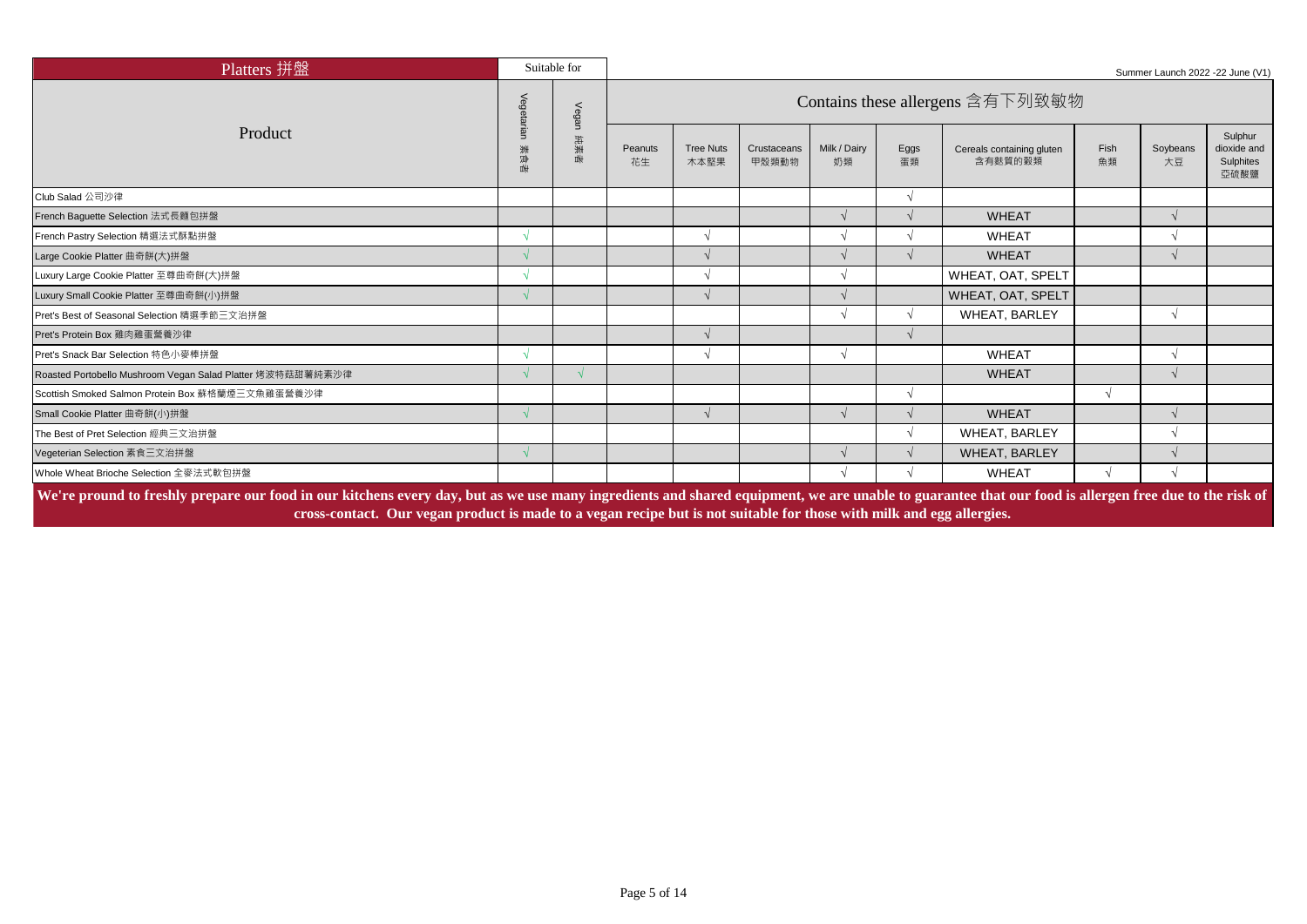| Salads 沙律                                                                                                                                                                                                                                                                                                                      |             | Suitable for | Summer Launch 2022 -22 June (V1) |                          |                      |                    |            |                                      |            |                |                                             |
|--------------------------------------------------------------------------------------------------------------------------------------------------------------------------------------------------------------------------------------------------------------------------------------------------------------------------------|-------------|--------------|----------------------------------|--------------------------|----------------------|--------------------|------------|--------------------------------------|------------|----------------|---------------------------------------------|
|                                                                                                                                                                                                                                                                                                                                | Vegetarian  | Vegan        |                                  |                          |                      |                    |            | Contains these allergens 含有下列致敏物     |            |                |                                             |
| Product                                                                                                                                                                                                                                                                                                                        | 素<br>减<br>™ | 純素者          | Peanuts<br>花生                    | <b>Tree Nuts</b><br>木本堅果 | Crustaceans<br>甲殼類動物 | Milk / Dairy<br>奶類 | Eggs<br>蛋類 | Cereals containing gluten<br>含有麩質的穀類 | Fish<br>魚類 | Soybeans<br>大豆 | Sulphur<br>dioxide and<br>Sulphites<br>亞硫酸鹽 |
| Club Salad - Small 公司沙律                                                                                                                                                                                                                                                                                                        |             |              |                                  |                          |                      |                    | $\sqrt{ }$ |                                      |            |                |                                             |
| Egg & Spinach Protein Pot 雞蛋菠菜營養杯                                                                                                                                                                                                                                                                                              |             |              |                                  |                          |                      |                    | $\sqrt{ }$ |                                      |            |                |                                             |
| Roasted Portobello Mushroom & Sweet Potato Vegan Box 烤波特菇甜薯純素沙律                                                                                                                                                                                                                                                                |             | $\sqrt{ }$   |                                  |                          |                      |                    |            |                                      |            |                |                                             |
| Scottish Roasted Salmon Protein Pot 蘇格蘭烤三文魚營養杯                                                                                                                                                                                                                                                                                 |             |              |                                  |                          |                      |                    | $\sqrt{ }$ |                                      |            |                |                                             |
| Scottish Roasted Salmon Soba Noodle Salad Bowl 蘇格蘭烤三文魚蕎麥麵沙律                                                                                                                                                                                                                                                                    |             |              |                                  |                          |                      |                    |            | <b>WHEAT</b>                         |            |                |                                             |
| Scottish Smoked Salmon Protein Box 蘇格蘭煙三文魚雞蛋營養沙律                                                                                                                                                                                                                                                                               |             |              |                                  |                          |                      |                    | $\sqrt{ }$ |                                      |            |                |                                             |
| Crayfish, Egg & Avocado Pot 小龍蝦雞蛋牛油果營養杯                                                                                                                                                                                                                                                                                        |             |              |                                  |                          |                      |                    | $\sqrt{ }$ |                                      |            |                |                                             |
| Vietnamese StyleTofu Noodle Salad Bowl 越式豆腐新竹粉沙律                                                                                                                                                                                                                                                                               |             |              |                                  |                          |                      |                    |            | <b>WHEAT</b>                         |            |                |                                             |
| Soy & Ginger Chicken Soba Noodle Bowl 生薑醬油雞肉蕎麥麵沙律                                                                                                                                                                                                                                                                              |             |              |                                  |                          |                      |                    |            | <b>WHEAT</b>                         |            |                |                                             |
| Roasted Eggplant Salad Bowl 烤茄子三色糙米沙律                                                                                                                                                                                                                                                                                          |             | $\sqrt{ }$   |                                  |                          |                      |                    |            | <b>WHEAT</b>                         |            |                |                                             |
| Chicken Cobb Salad 雞肉科布沙律                                                                                                                                                                                                                                                                                                      |             |              |                                  |                          |                      | $\sqrt{ }$         | $\sqrt{ }$ |                                      |            |                |                                             |
| Crayfish, Salmon & Pineapple Salad 小龍蝦三文魚菠蘿沙律                                                                                                                                                                                                                                                                                  |             |              |                                  |                          |                      |                    |            |                                      |            | $\sqrt{ }$     |                                             |
| Salad Dressing 沙律汁                                                                                                                                                                                                                                                                                                             |             |              |                                  |                          |                      |                    |            |                                      |            |                |                                             |
| Ancho Chilli Dressing 墨西哥香辣沙律汁                                                                                                                                                                                                                                                                                                 |             | $\sqrt{ }$   |                                  |                          |                      |                    |            |                                      |            |                |                                             |
| French Dressing 法式沙律汁                                                                                                                                                                                                                                                                                                          |             |              |                                  |                          |                      |                    |            |                                      |            |                |                                             |
| Miso & Sesame Dressing 味噌芝麻汁                                                                                                                                                                                                                                                                                                   |             | $\sqrt{}$    |                                  |                          |                      |                    |            | <b>WHEAT</b>                         |            |                |                                             |
| Soy & Ginger Dressing 日式薑味豉油沙律汁                                                                                                                                                                                                                                                                                                |             |              |                                  |                          |                      |                    |            | <b>WHEAT</b>                         |            |                |                                             |
| Poke Dressing 比卡沙律汁                                                                                                                                                                                                                                                                                                            |             | $\sqrt{ }$   |                                  |                          |                      |                    |            | <b>WHEAT</b>                         |            |                |                                             |
| Turmeric Sesame Dressing 薑黃芝麻沙律汁                                                                                                                                                                                                                                                                                               |             |              |                                  |                          |                      |                    |            | <b>WHEAT</b>                         |            |                |                                             |
| Red Tapenade Dressing 紅椒醬                                                                                                                                                                                                                                                                                                      |             | $\sqrt{ }$   |                                  |                          |                      |                    |            | <b>WHEAT</b>                         |            |                |                                             |
| Vietnamese Dressing 越式甜酸汁                                                                                                                                                                                                                                                                                                      |             |              |                                  |                          |                      |                    |            |                                      |            |                |                                             |
| We're pround to freshly prepare our food in our kitchens every day, but as we use many ingredients and shared equipment, we are unable to guarantee that our food is allergen free due to the risk of<br>cross-contact. Our vegan product is made to a vegan recipe but is not suitable for those with milk and egg allergies. |             |              |                                  |                          |                      |                    |            |                                      |            |                |                                             |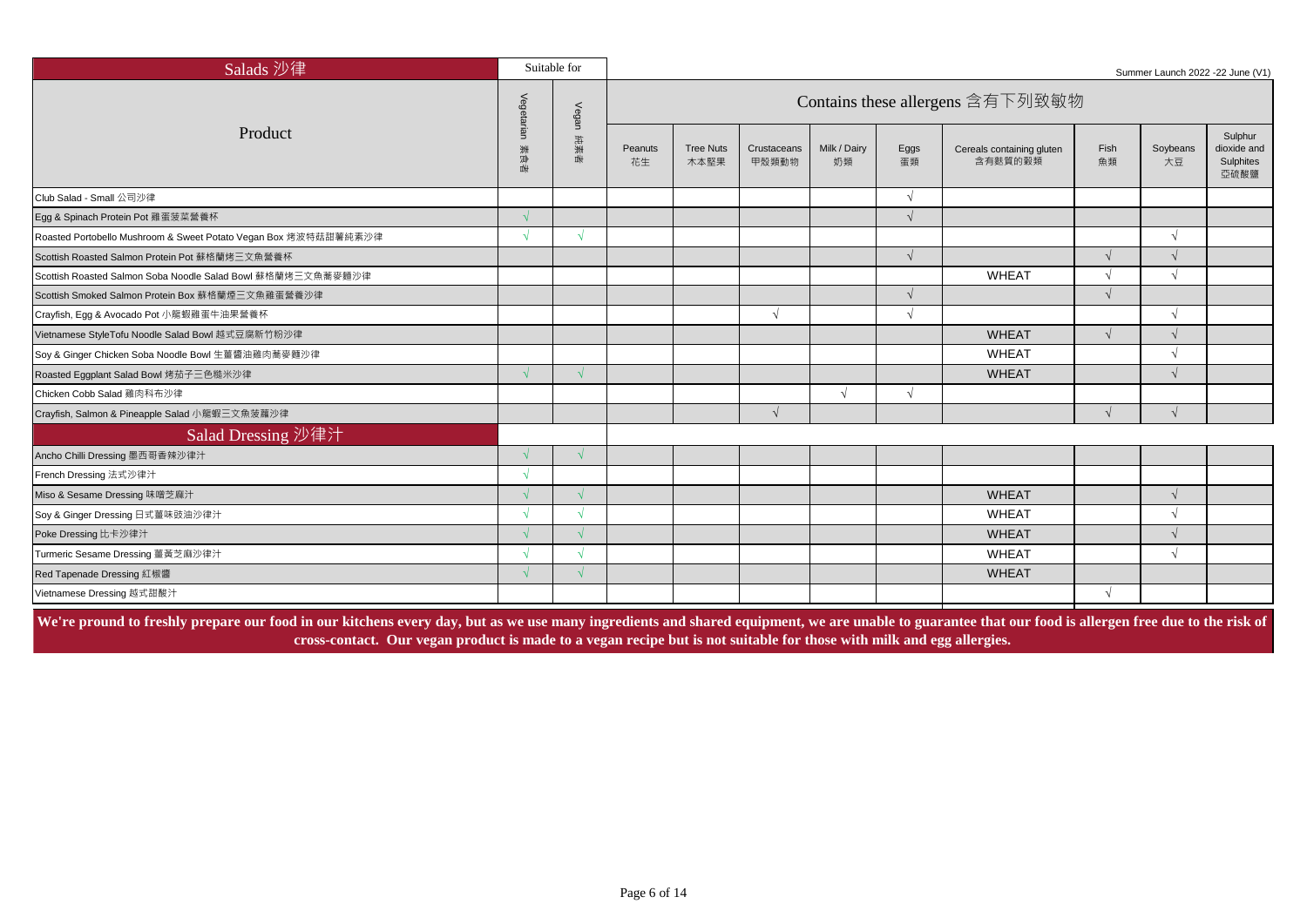| Sandwiches $\equiv$ 文治                                                                                                                                                                                |           | Suitable for | Summer Launch 2022 -22 June (V1) |                          |                      |                    |            |                                      |            |                |                                             |  |
|-------------------------------------------------------------------------------------------------------------------------------------------------------------------------------------------------------|-----------|--------------|----------------------------------|--------------------------|----------------------|--------------------|------------|--------------------------------------|------------|----------------|---------------------------------------------|--|
|                                                                                                                                                                                                       | Vegetaria | Vegan        |                                  |                          |                      |                    |            | Contains these allergens 含有下列致敏物     |            |                |                                             |  |
| Product                                                                                                                                                                                               | Б<br>mÙ   | 純素<br>™      | Peanuts<br>花生                    | <b>Tree Nuts</b><br>木本堅果 | Crustaceans<br>甲殼類動物 | Milk / Dairy<br>奶類 | Eggs<br>蛋類 | Cereals containing gluten<br>含有麩質的穀類 | Fish<br>魚類 | Soybeans<br>大豆 | Sulphur<br>dioxide and<br>Sulphites<br>亞硫酸鹽 |  |
| British Cheddar & Pret Pickle 英國車打芝士酸果醬三文治                                                                                                                                                            |           |              |                                  |                          |                      |                    |            | <b>WHEAT, BARLEY</b>                 |            |                |                                             |  |
| Char Siu-ndwish 港式銷魂叉燒三文治                                                                                                                                                                             |           |              |                                  |                          |                      |                    |            | WHEAT, BARLEY                        |            |                |                                             |  |
| Chicken Avocado 雞肉牛油果三文治                                                                                                                                                                              |           |              |                                  |                          |                      |                    |            | <b>WHEAT, BARLEY</b>                 |            |                |                                             |  |
| Classic Super Club 特級公司三文治                                                                                                                                                                            |           |              |                                  |                          |                      |                    |            | <b>WHEAT, BARLEY</b>                 |            |                |                                             |  |
| Crayfish Rocket 小龍蝦火箭菜三文治                                                                                                                                                                             |           |              |                                  |                          |                      |                    |            | WHEAT, BARLEY                        |            |                |                                             |  |
| Egg Mayo & Tomatoes 蕃茄雞蛋沙律三文治                                                                                                                                                                         |           |              |                                  |                          |                      |                    | $\sqrt{ }$ | WHEAT, BARLEY                        |            |                |                                             |  |
| Kids British Cheddar & Butter Sandwich 英國車打芝士三文治                                                                                                                                                      |           |              |                                  |                          |                      |                    |            | <b>WHEAT, BARLEY</b>                 |            |                |                                             |  |
| Kids Ham Sandwich 火腿三文治                                                                                                                                                                               |           |              |                                  |                          |                      |                    |            | <b>WHEAT, BARLEY</b>                 |            |                |                                             |  |
| Mediterranean Tuna 地中海風味吞拿魚沙律三文治                                                                                                                                                                      |           |              |                                  |                          |                      |                    |            | <b>WHEAT, BARLEY</b>                 |            |                |                                             |  |
| Naked Avocado 牛油果烤蕃茄三文治                                                                                                                                                                               |           |              |                                  |                          |                      |                    |            | WHEAT, BARLEY                        |            |                |                                             |  |
| Pret's Famous BLT 脆味煙生蕃三文治                                                                                                                                                                            |           |              |                                  |                          |                      |                    | $\sqrt{ }$ | <b>WHEAT, BARLEY</b>                 |            |                |                                             |  |
| Scoittish Smoked Salmon 蘇格蘭煙三文魚三文治                                                                                                                                                                    |           |              |                                  |                          |                      |                    |            | <b>WHEAT, BARLEY</b>                 |            |                |                                             |  |
| Skipjack Tuna & Cucumber 正鰹吞拿魚沙律三文治                                                                                                                                                                   |           |              |                                  |                          |                      |                    |            | WHEAT, BARLEY                        |            |                |                                             |  |
| Super Greens & Reds 純素牛油果紅甜椒三文治                                                                                                                                                                       |           | $\sqrt{ }$   |                                  |                          |                      |                    |            | WHEAT, BARLEY                        |            |                |                                             |  |
| Portobello, Lettuce & Tomato 烤波特菇生菜蕃茄三文治                                                                                                                                                              |           |              |                                  |                          |                      |                    |            | WHEAT, BARLEY                        |            |                |                                             |  |
| We're pround to freehly prepare our food in our kitchens every day, but as we use many incredients and shared equipment, we are unable to guarantee that our food is allergen free due to the rick of |           |              |                                  |                          |                      |                    |            |                                      |            |                |                                             |  |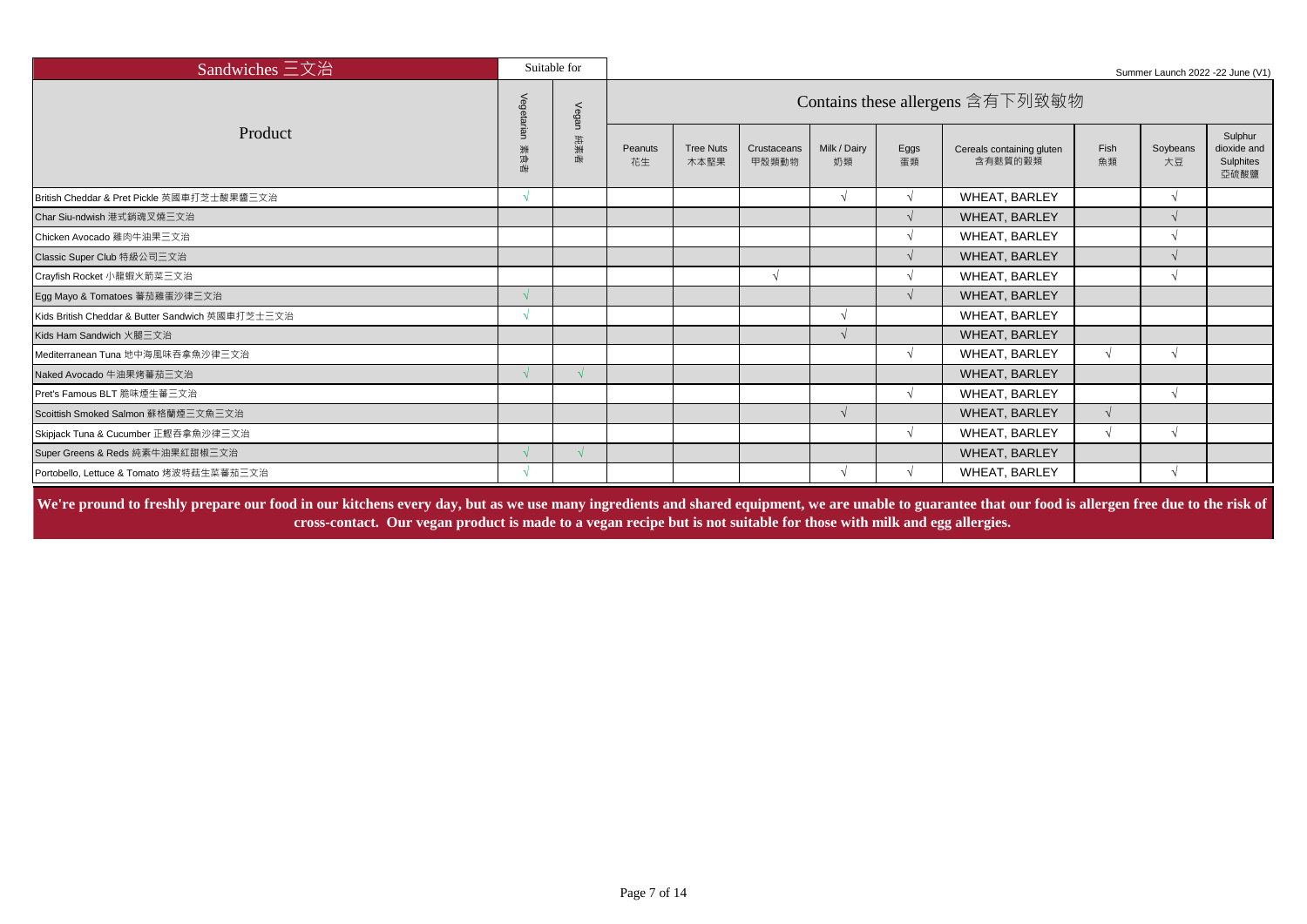| Soups 窩心濃湯                                                                                                                                                                                                                                                                                                                     |               | Suitable for | Summer Launch 2022 -20 June (V1) |                          |                      |                    |            |                                      |            |                |                                             |  |  |  |
|--------------------------------------------------------------------------------------------------------------------------------------------------------------------------------------------------------------------------------------------------------------------------------------------------------------------------------|---------------|--------------|----------------------------------|--------------------------|----------------------|--------------------|------------|--------------------------------------|------------|----------------|---------------------------------------------|--|--|--|
|                                                                                                                                                                                                                                                                                                                                | Vegetarian    | Vegan        | Contains these allergens 含有下列致敏物 |                          |                      |                    |            |                                      |            |                |                                             |  |  |  |
| Product                                                                                                                                                                                                                                                                                                                        | 恍<br>测<br>INH | 第<br>糇<br>咄  | Peanuts<br>花生                    | <b>Tree Nuts</b><br>木本堅果 | Crustaceans<br>甲殼類動物 | Milk / Dairy<br>奶類 | Eggs<br>蛋類 | Cereals containing gluten<br>含有麩質的穀類 | Fish<br>魚類 | Soybeans<br>大豆 | Sulphur<br>dioxide and<br>Sulphites<br>亞硫酸鹽 |  |  |  |
| Classic Pumpkin 鮮南瓜湯                                                                                                                                                                                                                                                                                                           |               |              |                                  |                          |                      | $\sim$             |            |                                      |            |                |                                             |  |  |  |
| Creamy Cauliflower & Ham 椰菜花甜薯火腿湯                                                                                                                                                                                                                                                                                              |               |              |                                  |                          |                      |                    |            |                                      |            |                |                                             |  |  |  |
| Japanese Style Sweetcorn 日式粟米濃湯                                                                                                                                                                                                                                                                                                |               |              |                                  |                          |                      |                    |            |                                      |            |                |                                             |  |  |  |
| Japanese Tonjiru Soup 日式豚汁豬肉味噌湯                                                                                                                                                                                                                                                                                                |               |              |                                  |                          |                      |                    |            |                                      |            |                |                                             |  |  |  |
| Korean Style Beef 韓式牛肉湯                                                                                                                                                                                                                                                                                                        |               |              |                                  |                          |                      |                    |            | <b>WHEAT</b>                         |            |                |                                             |  |  |  |
| Minestrone 意大利蔬菜濃湯                                                                                                                                                                                                                                                                                                             |               |              |                                  |                          |                      |                    |            | <b>WHEAT</b>                         |            |                |                                             |  |  |  |
| Miso Soup 味噌湯                                                                                                                                                                                                                                                                                                                  |               |              |                                  |                          |                      |                    |            | WHEAT, BARLEY                        |            |                |                                             |  |  |  |
| New England Clam Chowder 新英倫周打蜆肉湯                                                                                                                                                                                                                                                                                              |               |              |                                  |                          |                      |                    |            |                                      |            |                |                                             |  |  |  |
| Soup Baguette 伴湯長麵包                                                                                                                                                                                                                                                                                                            |               |              |                                  |                          |                      |                    |            | <b>WHEAT</b>                         |            |                |                                             |  |  |  |
| Soup Bloomer 伴湯麵包                                                                                                                                                                                                                                                                                                              |               |              |                                  |                          |                      |                    |            | <b>WHEAT</b>                         |            |                |                                             |  |  |  |
| Spiced Spinach & Potato 香草菠菜薯仔湯                                                                                                                                                                                                                                                                                                |               |              |                                  |                          |                      | $\sim$             |            |                                      |            |                |                                             |  |  |  |
| We're pround to freshly prepare our food in our kitchens every day, but as we use many ingredients and shared equipment, we are unable to guarantee that our food is allergen free due to the risk of<br>cross-contact. Our vegan product is made to a vegan recipe but is not suitable for those with milk and egg allergies. |               |              |                                  |                          |                      |                    |            |                                      |            |                |                                             |  |  |  |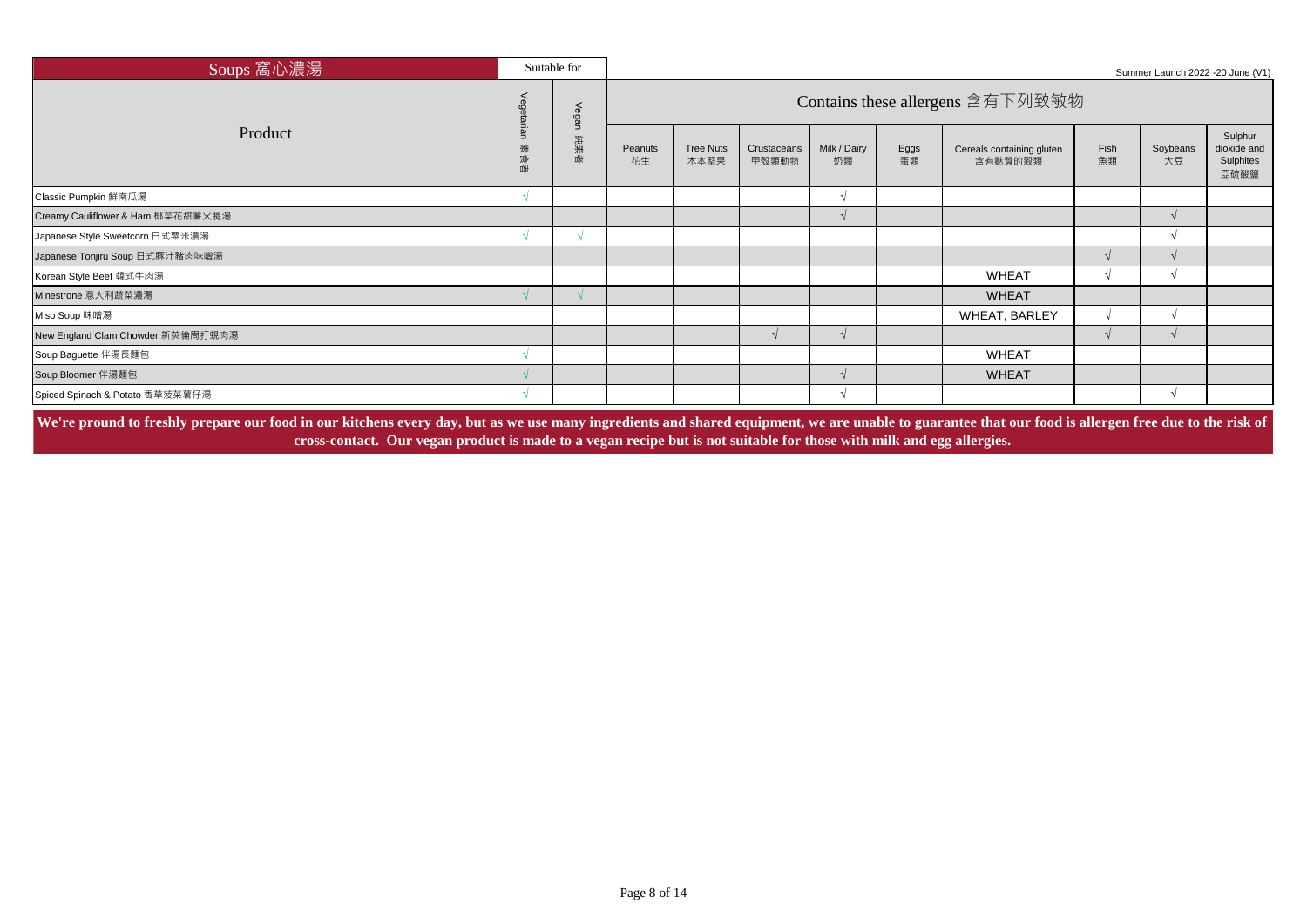| Sweet Treats 麵包糕點                                                                                                                                                                                     |                          | Suitable for | Summer Launch 2022 -22 June (V1) |                          |                      |                    |            |                                      |            |                |                                             |  |
|-------------------------------------------------------------------------------------------------------------------------------------------------------------------------------------------------------|--------------------------|--------------|----------------------------------|--------------------------|----------------------|--------------------|------------|--------------------------------------|------------|----------------|---------------------------------------------|--|
|                                                                                                                                                                                                       | Vegetarian               | Vegan        |                                  |                          |                      |                    |            | Contains these allergens 含有下列致敏物     |            |                |                                             |  |
| Product                                                                                                                                                                                               | 素食者                      | 淇<br>素者      | Peanuts<br>花生                    | <b>Tree Nuts</b><br>木本堅果 | Crustaceans<br>甲殼類動物 | Milk / Dairy<br>奶類 | Eggs<br>蛋類 | Cereals containing gluten<br>含有麩質的穀類 | Fish<br>魚類 | Soybeans<br>大豆 | Sulphur<br>dioxide and<br>Sulphites<br>亞硫酸鹽 |  |
| Blueberry Muffin 藍莓鬆餅                                                                                                                                                                                 | $\sqrt{ }$               |              |                                  | $\sqrt{ }$               |                      | $\sqrt{ }$         | $\sqrt{ }$ | <b>WHEAT</b>                         |            |                |                                             |  |
| Choc Bar 特色小麥棒-朱古力                                                                                                                                                                                    | $\overline{\mathcal{N}}$ |              |                                  |                          |                      | $\sqrt{ }$         |            | <b>WHEAT</b>                         |            | $\sqrt{ }$     |                                             |  |
| Chocolate Brownie Bar 特色小麥棒-朱古力布朗尼                                                                                                                                                                    |                          |              |                                  |                          |                      | $\sqrt{ }$         | $\sqrt{ }$ | <b>WHEAT</b>                         |            | $\sqrt{ }$     |                                             |  |
| Dessert Pot - Chocolate Mousse (HK) 香濃朱古力慕絲杯                                                                                                                                                          |                          |              |                                  |                          |                      | $\sqrt{ }$         |            |                                      |            | $\sqrt{ }$     |                                             |  |
| Dessert Pot - Milk Tea Mousse 奶茶慕斯杯                                                                                                                                                                   |                          |              |                                  |                          |                      | $\sqrt{ }$         |            | <b>WHEAT</b>                         |            | $\sqrt{ }$     |                                             |  |
| Dessert Pot - Ovaltine 阿華田慕斯杯                                                                                                                                                                         | $\sqrt{ }$               |              |                                  |                          |                      | $\sqrt{ }$         |            | <b>WHEAT</b>                         |            | $\sqrt{ }$     |                                             |  |
| Dessert Pot - Lemon Meringue 檸檬蛋白甜品杯                                                                                                                                                                  | $\sqrt{ }$               |              |                                  | $\sqrt{ }$               |                      | $\sqrt{ }$         | $\sqrt{ }$ | <b>WHEAT</b>                         |            |                |                                             |  |
| Dessert Pot - Strawberry 忌廉草莓甜品杯                                                                                                                                                                      | $\sqrt{ }$               |              |                                  |                          |                      | $\sqrt{ }$         |            | <b>WHEAT</b>                         |            | $\sqrt{ }$     |                                             |  |
| Chocolate Muffin 朱古力鬆餅                                                                                                                                                                                | $\Delta$                 |              |                                  | $\sqrt{ }$               |                      | $\sqrt{ }$         |            | <b>WHEAT</b>                         |            | $\sqrt{ }$     |                                             |  |
| Chocolate Orange Cookie 香橙朱古力曲奇餅                                                                                                                                                                      | $\overline{\mathcal{N}}$ |              |                                  | $\sqrt{ }$               |                      |                    | $\sqrt{ }$ | <b>WHEAT</b>                         |            | $\sqrt{ }$     |                                             |  |
| Chunky Chocolate Cookie 朱古力曲奇餅                                                                                                                                                                        | $\sqrt{ }$               |              |                                  | $\sqrt{ }$               |                      |                    |            | <b>WHEAT</b>                         |            | $\sqrt{ }$     |                                             |  |
| King of Cookies 包装曲奇                                                                                                                                                                                  | $\sqrt{ }$               |              |                                  | $\sqrt{ }$               |                      |                    | $\sqrt{ }$ | <b>WHEAT, OAT</b>                    |            | $\sqrt{ }$     |                                             |  |
| Love Bar 特色小麥棒-焦糖堅果                                                                                                                                                                                   | $\sqrt{ }$               |              |                                  | $\sqrt{2}$               |                      | $\sqrt{ }$         |            | <b>OAT</b>                           |            | $\sqrt{ }$     |                                             |  |
| Nut Bar 特色小麥棒-果仁                                                                                                                                                                                      | $\sqrt{ }$               |              |                                  | $\sqrt{ }$               |                      |                    |            |                                      |            | $\sqrt{ }$     |                                             |  |
| Nutty Salted Caramel Brownie Bites 鹽味焦糖果仁布朗尼                                                                                                                                                          | $\sqrt{ }$               |              |                                  | $\sqrt{ }$               |                      | $\sqrt{ }$         | $\sqrt{ }$ | <b>WHEAT</b>                         |            | $\sqrt{ }$     |                                             |  |
| Oatmeal & Raisin Cookie 燕麥提子乾                                                                                                                                                                         | $\sqrt{ }$               |              |                                  | $\sqrt{ }$               |                      |                    | $\sqrt{ }$ | <b>WHEAT.OAT</b>                     |            | $\sqrt{ }$     |                                             |  |
| Pecan Slice 合桃批                                                                                                                                                                                       | $\sqrt{ }$               |              |                                  | $\sqrt{ }$               |                      | $\sqrt{ }$         | $\sqrt{ }$ | <b>WHEAT</b>                         |            |                |                                             |  |
| Popcorn Bar 特色小麥棒-爆谷                                                                                                                                                                                  | $\sqrt{ }$               |              |                                  |                          |                      | $\sqrt{ }$         |            |                                      |            | $\sqrt{ }$     |                                             |  |
| Pret Bar 特色小麥棒-乾果                                                                                                                                                                                     | $\sqrt{ }$               |              |                                  |                          |                      | $\sqrt{ }$         |            | WHEAT, OAT                           |            |                |                                             |  |
| Pret's Bakewell Slice 紅桑子英式杏仁批                                                                                                                                                                        | $\sqrt{ }$               |              |                                  | $\sqrt{ }$               |                      | $\sqrt{ }$         | $\sqrt{ }$ | <b>WHEAT</b>                         |            |                |                                             |  |
| Tart - Mixed Berrie 葡撻(雜莓味)                                                                                                                                                                           | $\sqrt{ }$               |              |                                  | $\sqrt{2}$               |                      | $\sqrt{ }$         | $\sqrt{ }$ | <b>WHEAT</b>                         |            | $\sqrt{ }$     |                                             |  |
| Tart - Original 葡撻(原味)                                                                                                                                                                                | $\sqrt{ }$               |              |                                  | $\sqrt{ }$               |                      | $\sqrt{ }$         | $\sqrt{ }$ | <b>WHEAT</b>                         |            | $\sqrt{ }$     |                                             |  |
| UK Luxury Cookies - Chocolate Chunk 至尊朱古力曲奇餅                                                                                                                                                          | $\sqrt{ }$               |              |                                  | $\sqrt{2}$               |                      | $\sqrt{ }$         |            | <b>WHEAT</b>                         |            |                |                                             |  |
| UK Luxury Cookies - Dark Chocolate & Almond 至尊黑朱古力杏仁曲奇餅                                                                                                                                               | $\sqrt{ }$               |              |                                  | $\sqrt{ }$               |                      |                    |            | <b>WHEAT</b>                         |            |                |                                             |  |
| UK Luxury Cookies - Fruit & Oat 至尊乾果燕麥曲奇餅                                                                                                                                                             | $\sqrt{ }$               |              |                                  | $\sqrt{ }$               |                      | $\sqrt{ }$         |            | WHEAT, OAT, SPELT                    |            |                |                                             |  |
| Wraps 薄餅卷                                                                                                                                                                                             |                          |              |                                  |                          |                      |                    |            |                                      |            |                |                                             |  |
| Avocado & Roasted Pine Nuts 牛油果烤松子仁                                                                                                                                                                   | $\sqrt{ }$               |              |                                  | $\sqrt{ }$               |                      |                    |            | WHEAT, RYE                           |            | $\sqrt{ }$     |                                             |  |
| Korean Chicken Wrap 韓式辣醬雞肉                                                                                                                                                                            |                          |              |                                  |                          |                      |                    | $\sqrt{ }$ | WHEAT, RYE                           |            | $\sqrt{ }$     |                                             |  |
| Peking Duck 京式烤鴨                                                                                                                                                                                      |                          |              |                                  |                          |                      |                    |            | WHEAT, RYE                           |            |                |                                             |  |
| We're pround to freshly prepare our food in our kitchens every day, but as we use many ingredients and shared equipment, we are unable to guarantee that our food is allergen free due to the risk of |                          |              |                                  |                          |                      |                    |            |                                      |            |                |                                             |  |

**cross-contact. Our vegan product is made to a vegan recipe but is not suitable for those with milk and egg allergies.**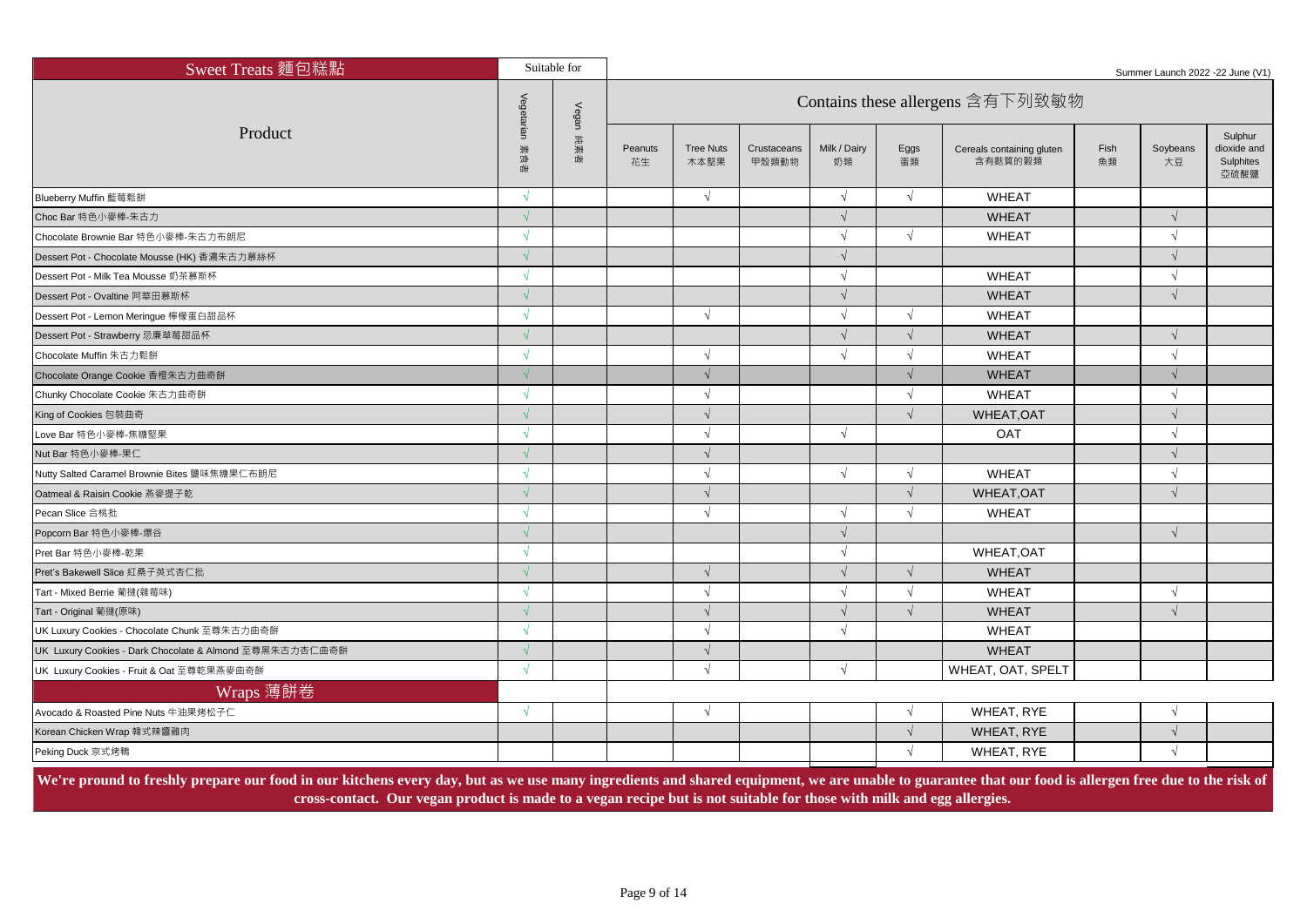| <b>Barista Prepared Drinks</b>                 |            | Suitable for | Summer Launch 2022 -22 June (V1) |                          |                      |                    |            |                                      |            |                |                                             |
|------------------------------------------------|------------|--------------|----------------------------------|--------------------------|----------------------|--------------------|------------|--------------------------------------|------------|----------------|---------------------------------------------|
|                                                | Vegetarian | Vegan        |                                  |                          |                      |                    |            | Contains these allergens 含有下列致敏物     |            |                |                                             |
| Product                                        | 素食者        | 純素<br>屾      | Peanuts<br>花生                    | <b>Tree Nuts</b><br>木本堅果 | Crustaceans<br>甲殼類動物 | Milk / Dairy<br>奶類 | Eggs<br>蛋類 | Cereals containing gluten<br>含有麩質的穀類 | Fish<br>魚類 | Soybeans<br>大豆 | Sulphur<br>dioxide and<br>Sulphites<br>亞硫酸鹽 |
| Coffee                                         |            |              |                                  |                          |                      |                    |            |                                      |            |                |                                             |
| Americano Black 美式黑咖啡                          |            |              |                                  |                          |                      |                    |            |                                      |            |                |                                             |
| Americano White Milk 美式白咖啡(牛奶)                 |            |              |                                  |                          |                      | $\sqrt{ }$         |            |                                      |            |                |                                             |
| Americano White Rice Coconut 美式白咖啡(椰子米奶)       |            | $\sqrt{ }$   |                                  |                          |                      |                    |            |                                      |            |                |                                             |
| Americano White Soya 美式白咖啡(荳奶)                 |            | $\sqrt{ }$   |                                  |                          |                      |                    |            |                                      |            | $\sqrt{ }$     |                                             |
| Americano White Oat (燕麥奶)                      |            | $\sqrt{ }$   |                                  |                          |                      |                    |            | OAT                                  |            |                |                                             |
| Cappuccino Milk 泡沫咖啡(牛奶)                       |            |              |                                  |                          |                      | $\sqrt{ }$         |            |                                      |            |                |                                             |
| Cappuccino Rice Coconut 泡沫咖啡(椰子米奶)             |            |              |                                  |                          |                      |                    |            |                                      |            |                |                                             |
| Cappuccino Soya 泡沫咖啡(荳奶)                       |            | $\sqrt{ }$   |                                  |                          |                      |                    |            |                                      |            | $\sqrt{ }$     |                                             |
| Cappuccino Oat 泡沫咖啡(燕麥奶)                       |            |              |                                  |                          |                      |                    |            | OAT                                  |            |                |                                             |
| Decaf Latte Milk 無咖啡因牛奶咖啡                      |            |              |                                  |                          |                      | $\sqrt{ }$         |            |                                      |            |                |                                             |
| Decaf Latte Rice Coconut 無咖啡因椰子米奶咖啡            |            |              |                                  |                          |                      |                    |            |                                      |            |                |                                             |
| Decaf Latte Soya 無咖啡因荳奶咖啡                      |            | $\sqrt{ }$   |                                  |                          |                      |                    |            |                                      |            | $\sqrt{ }$     |                                             |
| Decaf Latte Oat 無咖啡因燕麥奶咖啡                      |            | ٦I           |                                  |                          |                      |                    |            | OAT                                  |            |                |                                             |
| Espresso 特濃咖啡                                  |            | $\sqrt{ }$   |                                  |                          |                      |                    |            |                                      |            |                |                                             |
| <b>Filter - Black Coffee 蒸餾黑咖啡</b>             |            |              |                                  |                          |                      |                    |            |                                      |            |                |                                             |
| Filter - White Coffee Milk 蒸餾白咖啡(牛奶)           |            |              |                                  |                          |                      | $\sqrt{ }$         |            |                                      |            |                |                                             |
| Filter - White Coffee Rice Coconut 蒸餾白咖啡(椰子米奶) |            | $\sqrt{ }$   |                                  |                          |                      |                    |            |                                      |            |                |                                             |
| Filter - White Coffee Soya 蒸餾白咖啡(荳奶)           |            | $\sqrt{ }$   |                                  |                          |                      |                    |            |                                      |            | $\sqrt{ }$     |                                             |
| Filter - White Coffee Oat 蒸餾白咖啡(燕麥奶)           |            | $\sqrt{ }$   |                                  |                          |                      |                    |            | OAT                                  |            |                |                                             |
| Flat White Milk 奶香咖啡                           |            |              |                                  |                          |                      | $\sqrt{ }$         |            |                                      |            |                |                                             |
| Flat White Rice Coconut 奶香咖啡 (椰子米奶)            |            |              |                                  |                          |                      |                    |            |                                      |            |                |                                             |
| Flat White Soya 奶香咖啡(荳奶)                       |            | $\sqrt{ }$   |                                  |                          |                      |                    |            |                                      |            | $\sqrt{ }$     |                                             |
| Flat White Oat 奶香咖啡(燕麥奶)                       |            |              |                                  |                          |                      |                    |            | OAT                                  |            |                |                                             |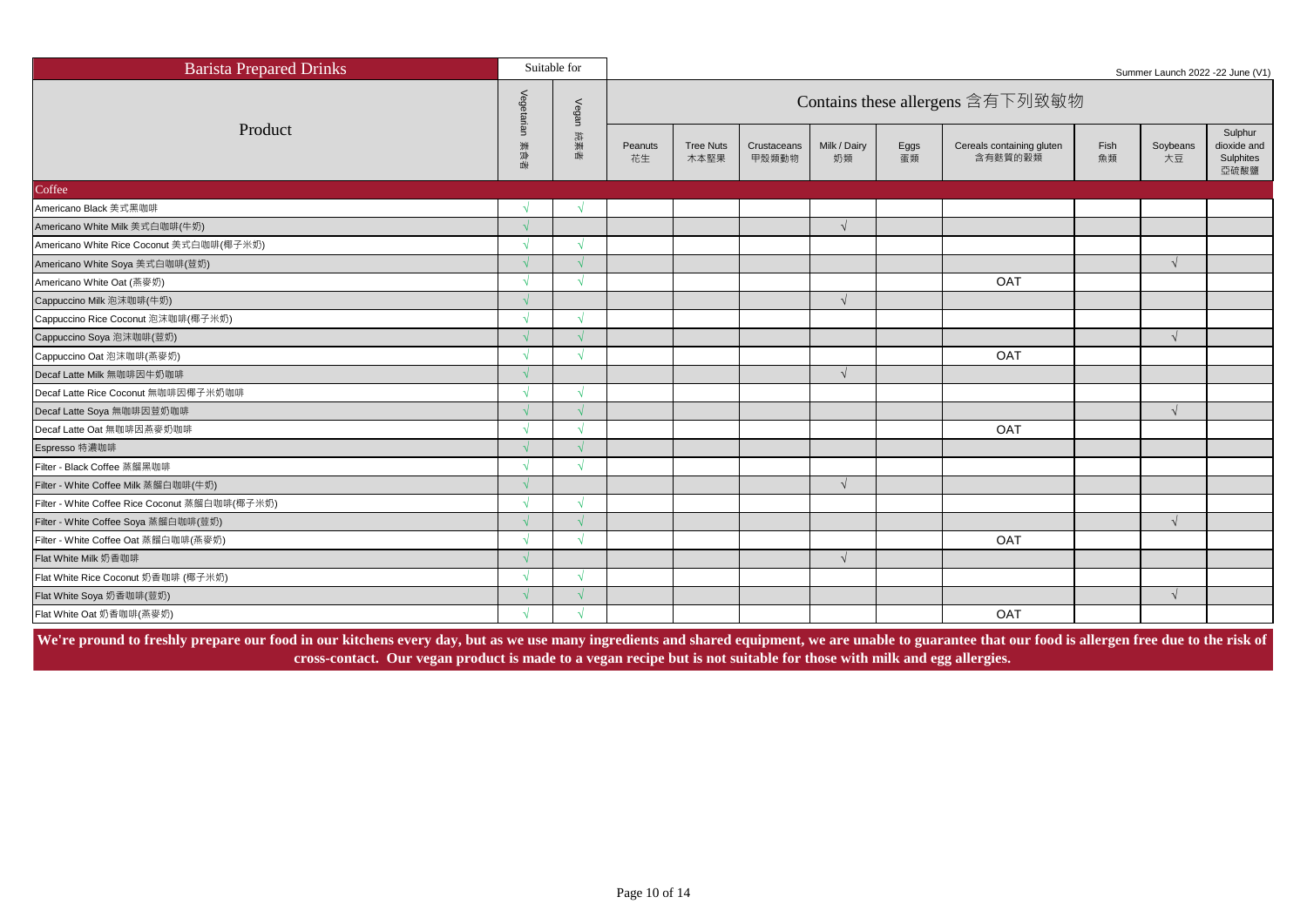| <b>Barista Prepared Drinks</b>                  |            | Suitable for | Summer Launch 2022 -22 June (V1) |                          |                      |                    |            |                                      |            |                |                                             |  |  |  |
|-------------------------------------------------|------------|--------------|----------------------------------|--------------------------|----------------------|--------------------|------------|--------------------------------------|------------|----------------|---------------------------------------------|--|--|--|
|                                                 | Vegetarian | Vegan        |                                  |                          |                      |                    |            | Contains these allergens 含有下列致敏物     |            |                |                                             |  |  |  |
| Product                                         | 素食者        | 純素<br>端      | Peanuts<br>花生                    | <b>Tree Nuts</b><br>木本堅果 | Crustaceans<br>甲殼類動物 | Milk / Dairy<br>奶類 | Eggs<br>蛋類 | Cereals containing gluten<br>含有麩質的穀類 | Fish<br>魚類 | Soybeans<br>大豆 | Sulphur<br>dioxide and<br>Sulphites<br>亞硫酸鹽 |  |  |  |
| Latte Milk 牛奶咖啡                                 |            |              |                                  |                          |                      | $\sqrt{ }$         |            |                                      |            |                |                                             |  |  |  |
| Latte Rice Coconut 椰子米奶咖啡                       |            |              |                                  |                          |                      |                    |            |                                      |            |                |                                             |  |  |  |
| Latte Soya 荳奶咖啡                                 |            |              |                                  |                          |                      |                    |            |                                      |            |                |                                             |  |  |  |
| Latte Oat 燕麥奶咖啡                                 |            | $\sqrt{ }$   |                                  |                          |                      |                    |            | <b>OAT</b>                           |            |                |                                             |  |  |  |
| Macchiato Milk 瑪奇朵咖啡(牛奶)                        | $\Delta$   |              |                                  |                          |                      | $\sqrt{ }$         |            |                                      |            |                |                                             |  |  |  |
| Macchiato Rice Coconut 瑪奇朵咖啡(椰子米奶)              |            |              |                                  |                          |                      |                    |            |                                      |            |                |                                             |  |  |  |
| Macchiato Soya 瑪奇朵咖啡(荳奶)                        | $\sqrt{ }$ |              |                                  |                          |                      |                    |            |                                      |            |                |                                             |  |  |  |
| Macchiato Oat 瑪奇朵咖啡 (燕麥奶)                       |            |              |                                  |                          |                      |                    |            | <b>OAT</b>                           |            |                |                                             |  |  |  |
| Mocha Milk 朱古力咖啡(牛奶)                            |            |              |                                  |                          |                      | $\sqrt{ }$         |            |                                      |            |                |                                             |  |  |  |
| Mocha Rice Coconut 朱古力咖啡(椰子米奶)                  | $\sqrt{ }$ | $\sqrt{ }$   |                                  |                          |                      |                    |            |                                      |            |                |                                             |  |  |  |
| Mocha Soya 朱古力咖啡(荳奶)                            |            |              |                                  |                          |                      |                    |            |                                      |            |                |                                             |  |  |  |
| Mocha Oat 朱古力咖啡 (燕麥奶)                           |            |              |                                  |                          |                      |                    |            | <b>OAT</b>                           |            |                |                                             |  |  |  |
| <b>Iced Drinks</b>                              |            |              |                                  |                          |                      |                    |            |                                      |            |                |                                             |  |  |  |
| Espresso Grape & Elderflower Sparkling 魔幻萄花咖啡特飲 |            |              |                                  |                          |                      |                    |            |                                      |            |                |                                             |  |  |  |
| Espresso Apple Fizz Sparkling 消暑蘋心靜汽咖啡特飲        |            |              |                                  |                          |                      |                    |            |                                      |            |                |                                             |  |  |  |
| Espresso Coconut Water 夏日咖啡椰青水特飲 / 椰青水特濃咖啡      |            |              |                                  |                          |                      |                    |            |                                      |            |                |                                             |  |  |  |
| Iced Americano Black 凍美式黑咖啡                     |            | $\sqrt{ }$   |                                  |                          |                      |                    |            |                                      |            |                |                                             |  |  |  |
| Iced Americano White Milk 凍美式白咖啡(牛奶)            | $\sqrt{ }$ |              |                                  |                          |                      | $\sqrt{ }$         |            |                                      |            |                |                                             |  |  |  |
| Iced Americano White Rice Coconut 凍美式白咖啡(椰子米奶)  |            | $\sqrt{ }$   |                                  |                          |                      |                    |            |                                      |            |                |                                             |  |  |  |
| Iced Americano White Soya 凍美式白咖啡(荳奶)            |            |              |                                  |                          |                      |                    |            |                                      |            | $\sqrt{ }$     |                                             |  |  |  |
| Iced Americano White Oat 凍美式白咖啡(燕麥奶)            | $\Delta$   | $\sqrt{ }$   |                                  |                          |                      |                    |            | OAT                                  |            |                |                                             |  |  |  |
| Iced Cappuccino Milk 凍泡沫咖啡(牛奶)                  | $\sim$     |              |                                  |                          |                      | $\sqrt{ }$         |            |                                      |            |                |                                             |  |  |  |
| Iced Cappuccino Rice Coconut 凍泡沫咖啡(椰子米奶)        |            | $\sqrt{ }$   |                                  |                          |                      |                    |            |                                      |            |                |                                             |  |  |  |
| Iced Cappuccino Soya 凍泡沫咖啡(荳奶)                  |            |              |                                  |                          |                      |                    |            |                                      |            | $\sqrt{ }$     |                                             |  |  |  |
| Iced Cappuccino Oat 凍泡沫咖啡(燕麥奶)                  |            | $\sqrt{ }$   |                                  |                          |                      |                    |            | OAT                                  |            |                |                                             |  |  |  |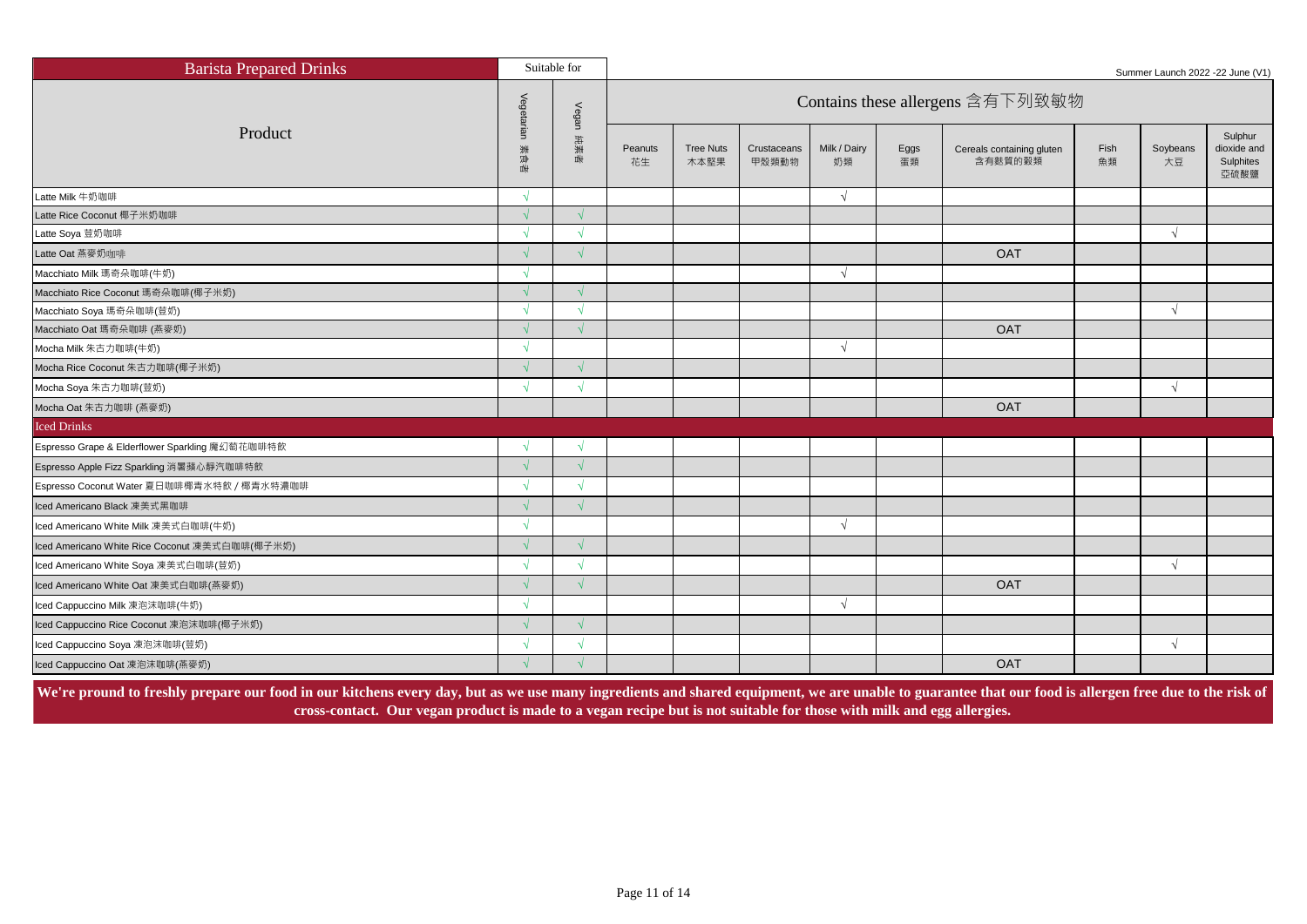| <b>Barista Prepared Drinks</b>                     |            | Suitable for<br>Summer Launch 2022 -22 June (V1) |               |                          |                      |                    |            |                                      |            |                |                                             |
|----------------------------------------------------|------------|--------------------------------------------------|---------------|--------------------------|----------------------|--------------------|------------|--------------------------------------|------------|----------------|---------------------------------------------|
|                                                    | Vegetarian | Vegan                                            |               |                          |                      |                    |            | Contains these allergens 含有下列致敏物     |            |                |                                             |
| Product                                            | 蒸食<br>mi   | 純素<br>咄                                          | Peanuts<br>花生 | <b>Tree Nuts</b><br>木本堅果 | Crustaceans<br>甲殼類動物 | Milk / Dairy<br>奶類 | Eggs<br>蛋類 | Cereals containing gluten<br>含有麩質的穀類 | Fish<br>魚類 | Soybeans<br>大豆 | Sulphur<br>dioxide and<br>Sulphites<br>亞硫酸鹽 |
| <b>Iced Drinks</b>                                 |            |                                                  |               |                          |                      |                    |            |                                      |            |                |                                             |
| Iced Caramel Latte 凍焦糖牛奶咖啡                         |            |                                                  |               |                          |                      | $\sqrt{ }$         |            |                                      |            |                |                                             |
| Iced Caramel Latte Rice Coconut 凍焦糖椰子米奶咖啡          | $\sqrt{ }$ | $\sqrt{ }$                                       |               |                          |                      |                    |            |                                      |            |                |                                             |
| Iced Caramel Latte Soya 凍焦糖荳奶咖啡                    |            | $\sqrt{ }$                                       |               |                          |                      |                    |            |                                      |            |                |                                             |
| Iced Caramel Latte Oat 凍焦糖燕麥奶咖啡                    |            | $\sqrt{ }$                                       |               |                          |                      |                    |            | <b>OAT</b>                           |            |                |                                             |
| Iced Chocolate Milk 凍朱古力(牛奶)                       |            |                                                  |               |                          |                      | $\sqrt{ }$         |            |                                      |            |                |                                             |
| Iced Chocolate Rice Coconut 凍朱古力(椰子米奶)             | $\sqrt{ }$ | $\sqrt{ }$                                       |               |                          |                      |                    |            |                                      |            |                |                                             |
| Iced Chocolate Soya 凍朱古力(荳奶)                       | $\sqrt{ }$ | $\sqrt{ }$                                       |               |                          |                      |                    |            |                                      |            | $\sqrt{ }$     |                                             |
| Iced Chocolate Oat 凍朱古力(燕麥奶)                       | $\sqrt{ }$ | $\sqrt{ }$                                       |               |                          |                      |                    |            | <b>OAT</b>                           |            |                |                                             |
| Iced Filter Coffee Black 凍蒸餾黑咖啡                    |            | $\sqrt{ }$                                       |               |                          |                      |                    |            |                                      |            |                |                                             |
| Iced Filter Coffee White Milk 凍蒸餾白咖啡(牛奶)           | $\sqrt{ }$ |                                                  |               |                          |                      | $\sqrt{ }$         |            |                                      |            |                |                                             |
| Iced Filter Coffee White Rice Coconut 凍蒸餾白咖啡(椰子米奶) | $\sqrt{ }$ | $\sqrt{ }$                                       |               |                          |                      |                    |            |                                      |            |                |                                             |
| Iced Filter Coffee White Soya 凍蒸餾白咖啡(荳奶)           | $\sqrt{ }$ | $\sqrt{ }$                                       |               |                          |                      |                    |            |                                      |            | $\sqrt{ }$     |                                             |
| Iced Filter Coffee White Oat 凍蒸餾白咖啡(燕麥奶)           |            | $\sqrt{ }$                                       |               |                          |                      |                    |            | OAT                                  |            |                |                                             |
| Iced Hazelnut Latte Milk 凍榛子牛奶咖啡                   | $\sqrt{ }$ |                                                  |               | $\sqrt{ }$               |                      | $\sqrt{ }$         |            |                                      |            |                |                                             |
| Iced Hazelnut Latte Rice Coconut 凍榛子椰子米奶咖啡         | $\sqrt{ }$ | $\sqrt{ }$                                       |               | $\sqrt{ }$               |                      |                    |            |                                      |            |                |                                             |
| Iced Hazelnut Latte Soya 凍榛子荳奶咖啡                   | $\sqrt{ }$ | $\sqrt{ }$                                       |               | $\sqrt{ }$               |                      |                    |            |                                      |            | $\sqrt{ }$     |                                             |
| Iced Hazelnut Latte Oat 凍榛子燕麥奶咖啡                   |            |                                                  |               | $\sqrt{ }$               |                      |                    |            | <b>OAT</b>                           |            |                |                                             |
| Iced Latte Milk 凍牛奶咖啡                              | $\sqrt{ }$ |                                                  |               |                          |                      | $\sqrt{ }$         |            |                                      |            |                |                                             |
| Iced Latte Rice Coconut 凍椰子米奶咖啡                    |            | $\sqrt{ }$                                       |               |                          |                      |                    |            |                                      |            |                |                                             |
| Iced Latte Soya 凍荳奶咖啡                              |            | $\sqrt{}$                                        |               |                          |                      |                    |            |                                      |            | $\sqrt{ }$     |                                             |
| Iced Latte Oat 凍燕麥奶咖啡                              |            |                                                  |               |                          |                      |                    |            | OAT                                  |            |                |                                             |
| Iced Lemon Tea 凍檸檬茶                                | $\sqrt{ }$ | $\sqrt{ }$                                       |               |                          |                      |                    |            |                                      |            |                |                                             |
| Iced Mocha Milk 凍抹茶牛奶                              | $\sqrt{ }$ |                                                  |               |                          |                      | $\sqrt{ }$         |            |                                      |            |                |                                             |
| Iced Mocha Rice Coconut 凍抹茶椰子米奶                    |            | $\sqrt{ }$                                       |               |                          |                      |                    |            |                                      |            |                |                                             |
| Iced Mocha Soya 凍抹茶荳奶                              |            | $\sqrt{ }$                                       |               |                          |                      |                    |            |                                      |            | $\sqrt{ }$     |                                             |
| Iced Mocha Oat 凍抹茶燕麥奶                              |            |                                                  |               |                          |                      |                    |            | <b>OAT</b>                           |            |                |                                             |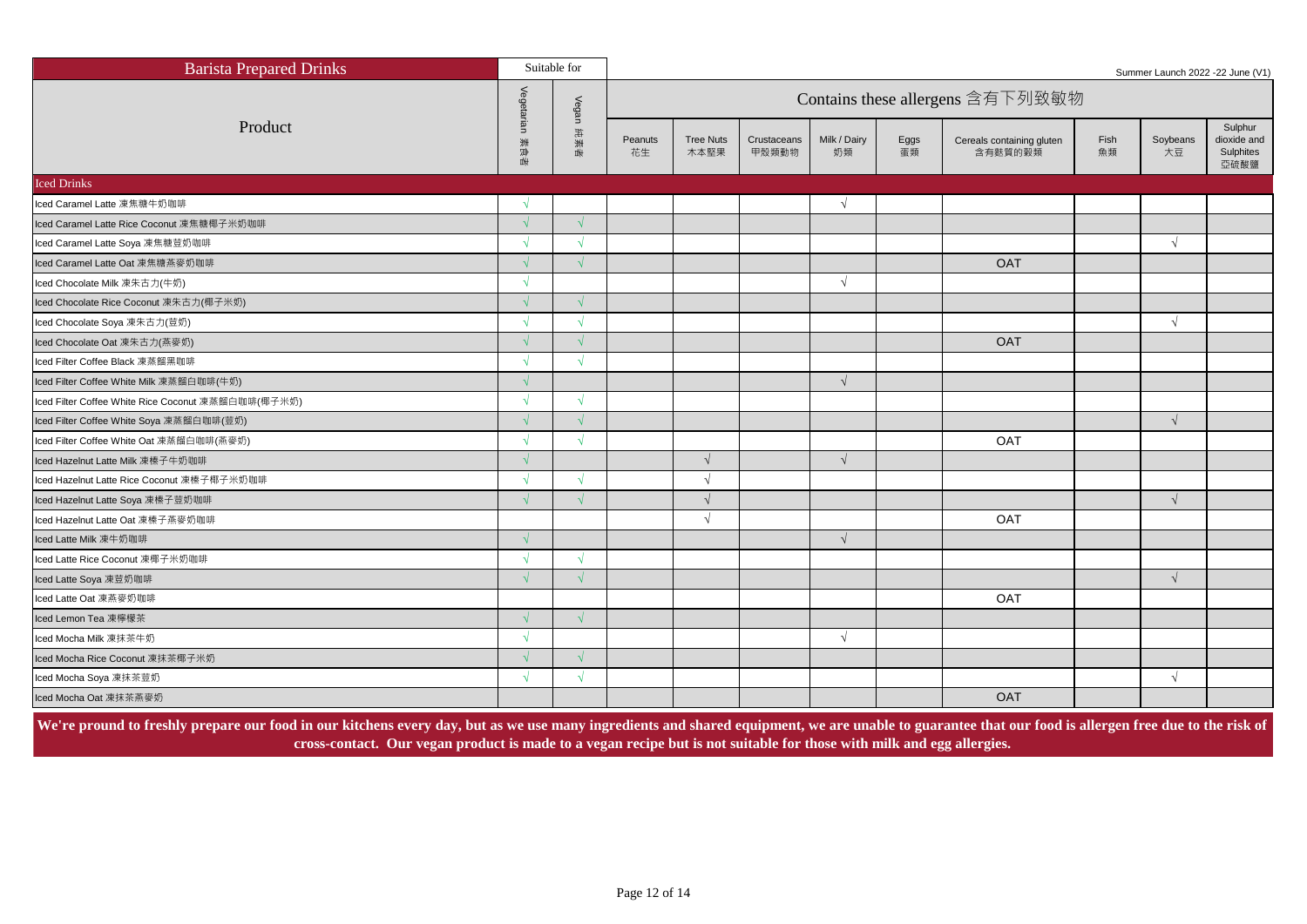| <b>Barista Prepared Drinks</b>                    |                   | Suitable for |                                  |                          |                      |                    |            |                                      |            | Summer Launch 2022 -22 June (V1) |                                             |
|---------------------------------------------------|-------------------|--------------|----------------------------------|--------------------------|----------------------|--------------------|------------|--------------------------------------|------------|----------------------------------|---------------------------------------------|
| Product                                           | Vegetarian<br>素食者 | Vegan<br>純素者 | Contains these allergens 含有下列致敏物 |                          |                      |                    |            |                                      |            |                                  |                                             |
|                                                   |                   |              | Peanuts<br>花生                    | <b>Tree Nuts</b><br>木本堅果 | Crustaceans<br>甲殼類動物 | Milk / Dairy<br>奶類 | Eggs<br>蛋類 | Cereals containing gluten<br>含有麩質的穀類 | Fish<br>魚類 | Soybeans<br>大豆                   | Sulphur<br>dioxide and<br>Sulphites<br>亞硫酸鹽 |
| Flavoured Latte / Tea                             |                   |              |                                  |                          |                      |                    |            |                                      |            |                                  |                                             |
| Iced Tea Latte Milk 凍鮮奶紅茶(牛奶)                     |                   |              |                                  |                          |                      | $\sqrt{}$          |            |                                      |            |                                  |                                             |
| Iced Tea Latte Rice Coconut 凍鮮奶紅茶(椰子米奶)           | $\sqrt{ }$        | $\sqrt{ }$   |                                  |                          |                      |                    |            |                                      |            |                                  |                                             |
| Iced Tea Latte Soya 凍鮮奶紅茶(荳奶)                     | $\sqrt{ }$        | $\sqrt{ }$   |                                  |                          |                      |                    |            |                                      |            | $\sqrt{ }$                       |                                             |
| Iced Tea Latte Oat 凍鮮奶紅茶(燕麥奶)                     |                   |              |                                  |                          |                      |                    |            | <b>OAT</b>                           |            |                                  |                                             |
| Iced Tea Latte Rose Milk 凍法國玫瑰花鮮奶紅茶(牛奶)           | $\sqrt{ }$        |              |                                  |                          |                      | $\sqrt{ }$         |            |                                      |            |                                  |                                             |
| Iced Tea Latte Rose Rice Coconut 凍法國玫瑰花鮮奶紅茶(椰子米奶) | $\sqrt{ }$        | $\sqrt{ }$   |                                  |                          |                      |                    |            |                                      |            |                                  |                                             |
| Iced Tea Latte Rose Soya 凍法國玫瑰花鮮奶紅茶(荳奶)           | $\sqrt{ }$        | $\sqrt{ }$   |                                  |                          |                      |                    |            |                                      |            | $\sqrt{ }$                       |                                             |
| Iced Tea Latte Rose Oat 凍法國玫瑰花鮮奶紅茶(燕麥奶)           |                   |              |                                  |                          |                      |                    |            | <b>OAT</b>                           |            |                                  |                                             |
| Caramel Latte Milk 焦糖牛奶咖啡                         | $\sqrt{ }$        |              |                                  |                          |                      | $\sqrt{ }$         |            |                                      |            |                                  |                                             |
| Caramel Latte Rice Coconut 焦糖椰子米奶咖啡               | $\Delta$          | $\sqrt{ }$   |                                  |                          |                      |                    |            |                                      |            |                                  |                                             |
| Caramel Latte Soya 焦糖荳奶咖啡                         | $\sqrt{ }$        | $\sqrt{ }$   |                                  |                          |                      |                    |            |                                      |            | $\sqrt{ }$                       |                                             |
| Caramel Latte Oat 焦糖荳奶咖啡(燕麥奶)                     | $\Delta$          | $\sqrt{ }$   |                                  |                          |                      |                    |            | <b>OAT</b>                           |            |                                  |                                             |
| Hazelnut Latte Milk 榛子牛奶咖啡                        | $\sqrt{ }$        |              |                                  | $\sqrt{ }$               |                      | $\sqrt{ }$         |            |                                      |            |                                  |                                             |
| Hazelnut Latte Rice Coconut 榛子椰子米奶咖啡              | $\Delta$          | $\sqrt{ }$   |                                  | $\sqrt{ }$               |                      |                    |            |                                      |            |                                  |                                             |
| Hazelnut Latte Soya 榛子荳奶咖啡                        | $\sqrt{ }$        | $\sqrt{ }$   |                                  | $\sqrt{ }$               |                      |                    |            |                                      |            | $\sqrt{ }$                       |                                             |
| Hazelnut Latte Oat 榛子燕麥奶咖啡                        | $\Delta$          | $\sqrt{ }$   |                                  | $\sqrt{ }$               |                      |                    |            | <b>OAT</b>                           |            |                                  |                                             |
| Matcha Latte Milk 抹茶牛奶                            | $\sqrt{ }$        |              |                                  |                          |                      | $\sqrt{ }$         |            |                                      |            |                                  |                                             |
| Matcha Latte Rice Coconut 抹茶椰子米奶                  | $\Delta$          | $\sqrt{ }$   |                                  |                          |                      |                    |            |                                      |            |                                  |                                             |
| Matcha Latte Soya 抹茶荳奶                            | $\sqrt{ }$        | $\sqrt{ }$   |                                  |                          |                      |                    |            |                                      |            | $\sqrt{ }$                       |                                             |
| Matcha Latte Oat 抹茶燕麥奶                            | $\Delta$          | $\sqrt{ }$   |                                  |                          |                      |                    |            | <b>OAT</b>                           |            |                                  |                                             |
| Tea Latte Rose Milk 法國玫瑰花鮮奶紅茶(牛奶)                 | $\sqrt{ }$        |              |                                  |                          |                      | $\sqrt{ }$         |            |                                      |            |                                  |                                             |
| Tea Latte Rose Rice Coconut 法國玫瑰花鮮奶紅茶(椰子米奶)       | $\Delta$          |              |                                  |                          |                      |                    |            |                                      |            |                                  |                                             |
| Tea Latte Rose Soya 法國玫瑰花鮮奶紅茶(荳奶)                 |                   | $\sqrt{ }$   |                                  |                          |                      |                    |            |                                      |            | $\sqrt{ }$                       |                                             |
| Tea Latte Rose Oat 法國玫瑰花鮮奶紅茶(燕麥奶)                 | $\Delta$          |              |                                  |                          |                      |                    |            | <b>OAT</b>                           |            |                                  |                                             |
| <b>Hot Chocolate</b>                              |                   |              |                                  |                          |                      |                    |            |                                      |            |                                  |                                             |
| Hot Chocolate Milk 熱朱古力(牛奶)                       |                   |              |                                  |                          |                      | $\sqrt{ }$         |            |                                      |            |                                  |                                             |
| Hot Chocolate Rice Coconut 熱朱古力(椰子米奶)             | $\sim$            | $\sqrt{ }$   |                                  |                          |                      |                    |            |                                      |            |                                  |                                             |
| Hot Chocolate Soya 凍朱古力(荳奶)                       |                   |              |                                  |                          |                      |                    |            |                                      |            | $\sqrt{ }$                       |                                             |
| Hot Chocolate Oat 凍朱古力(燕麥奶)                       |                   | $\sqrt{ }$   |                                  |                          |                      |                    |            | <b>OAT</b>                           |            |                                  |                                             |
|                                                   |                   |              |                                  |                          |                      |                    |            |                                      |            |                                  |                                             |